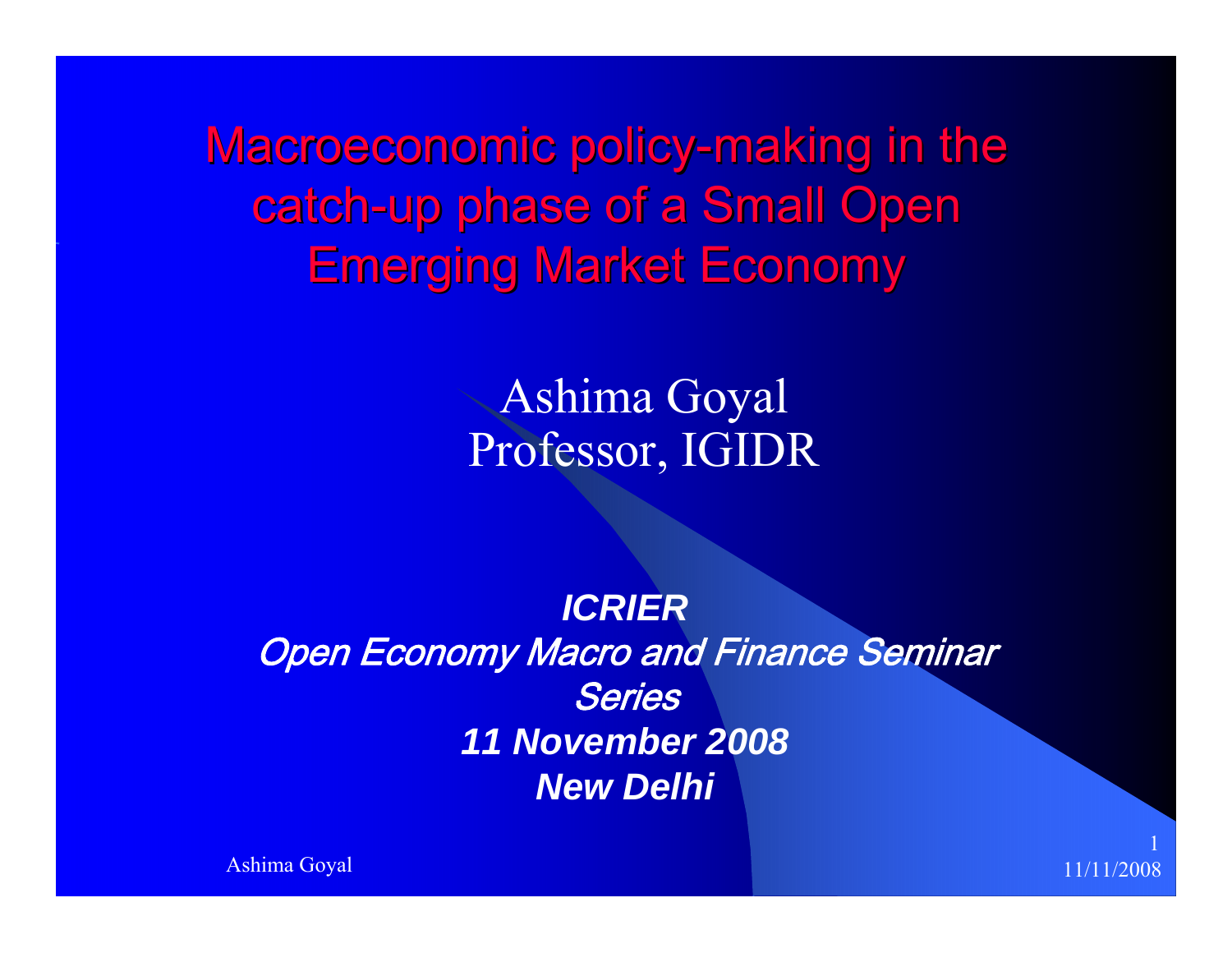## Structure of the presentation

- Macroeconomic policy: EME; catch-up; L market, Supply shocks
- **Q** Insights from a SOEME GEM with above features
- $\Box$  Getting the right exchange, interest and inflation rates
- $\Box$ Regulation and coordination with markets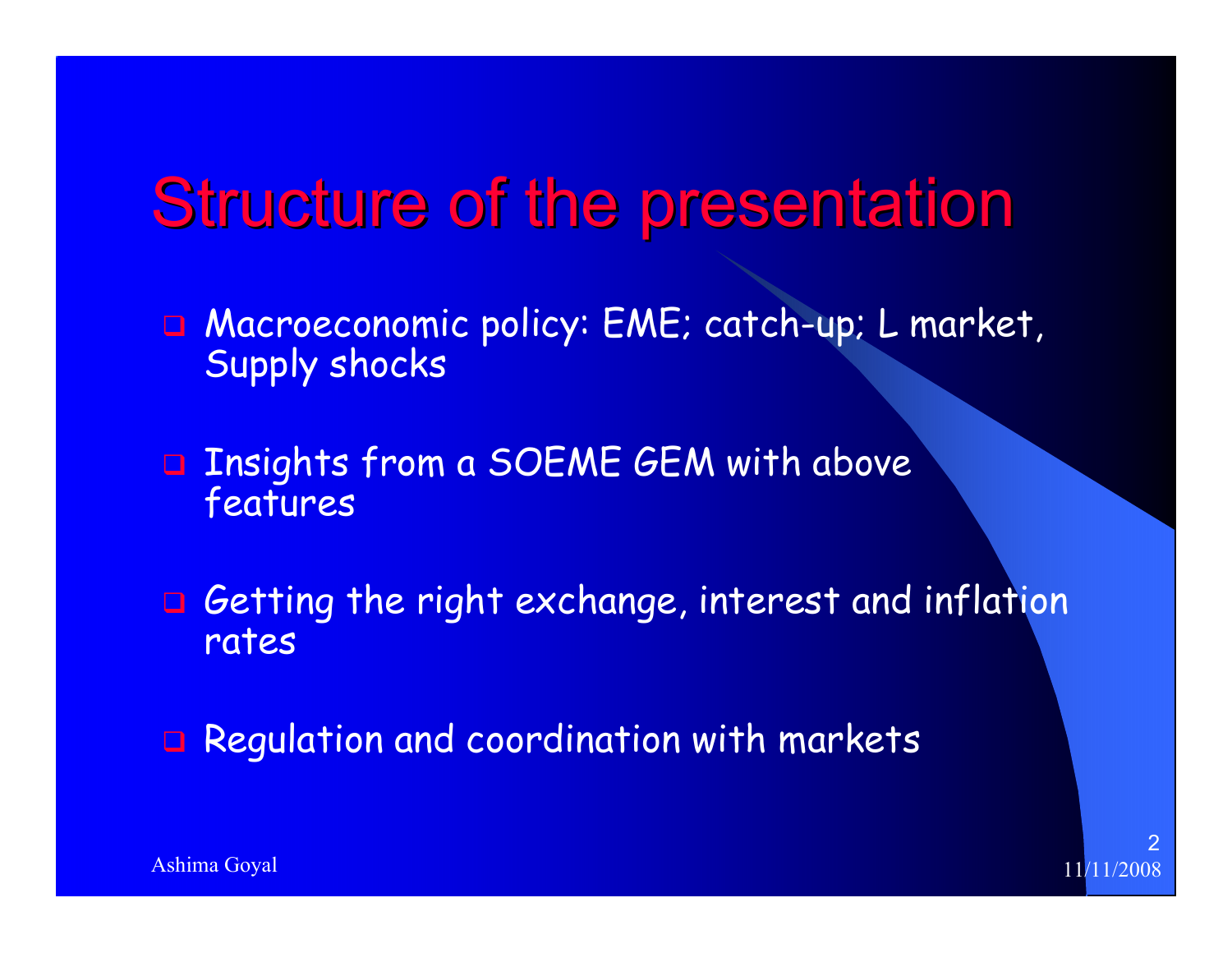# **Key points**

- $\Box$ Labour market  $\Rightarrow$  Aggregate supply flat but volatile
- $\Box$  More uncertainty, rigidities, less forward-looking behaviour require more moderate interest rate adjustment
- **Exchange rate policy using intervention, signaling can** support interest rate policy
- $\Box$  Actual exchange rate policy has successfully targeted external balance but neglected other contributions
- $\Box$  There has been sufficient market development and regulatory improvements to allow more flexibility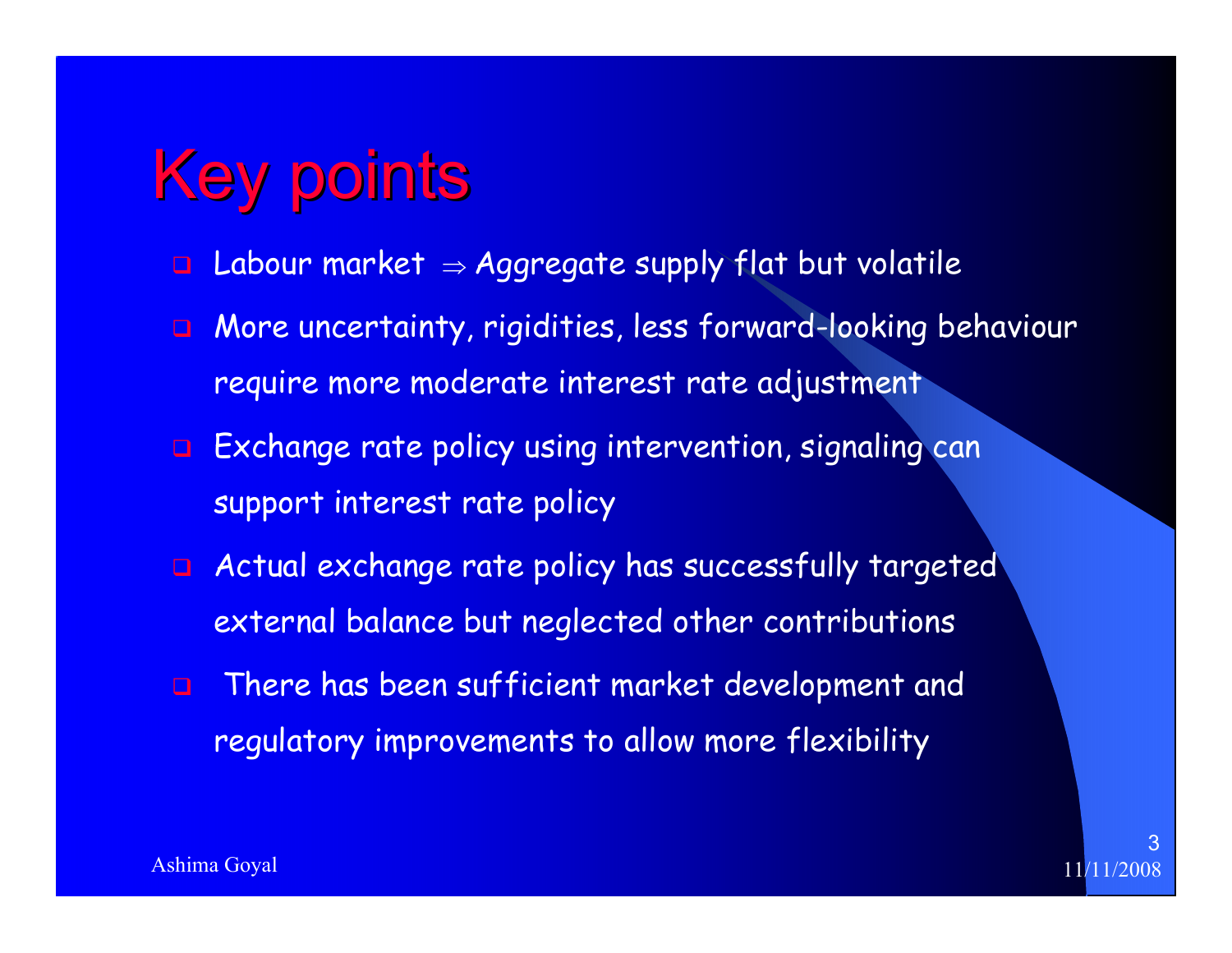### **Policy and Structure**

- $\Box$ **Structural catch-up process has reached a critical mass**
- Openness; technology; youth; hard work; enterprise; diversified sources of growth
- S, I rates high above 30 percent of GDP
- $\Box$  **Macroeconomic policy has unique possibilities in India, China and US—high growth, labour availability and capital mobility**
- $\Box$  **Debts, deficits, lags, populism and poor governance limit fiscal policy**
- $\Box$ **Monetary policy: inflation or growth? markets or real sector?**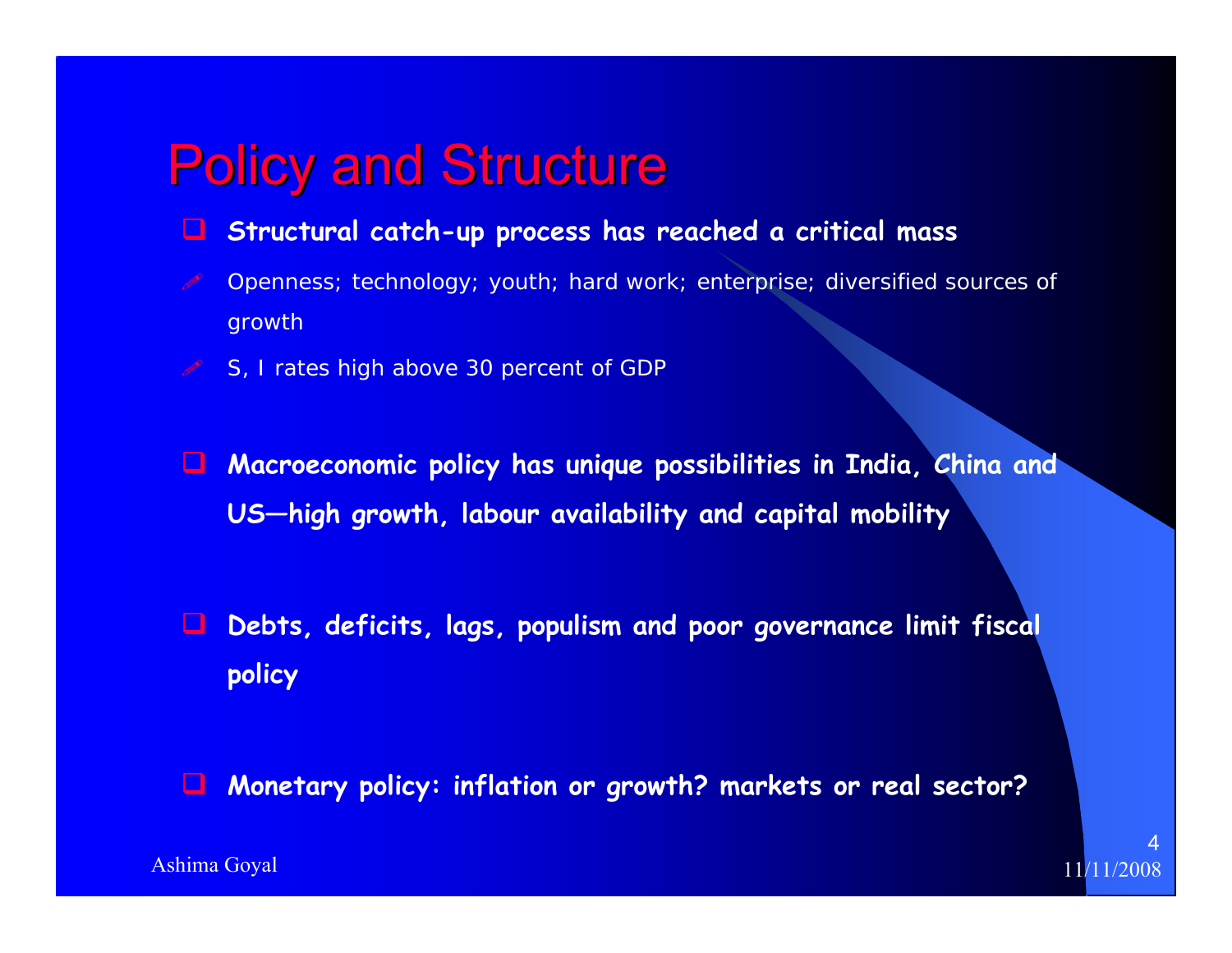### **Policy and Structure**

- $\Box$  **Macromodels routinely underpredict output and overpredict inflation in growth periods (e.g. US in the 90s)**
- **Large literature on the effect of uncertainty in potential output, in the relevant model, and in parameters on monetary policy**
- $\Box$  **These considerations in general imply a more moderate monetary response**
- $\Box$  **Instruments and targets: Interest rates (with help from exchange rates) for cycle; Regulation for asset bubbles**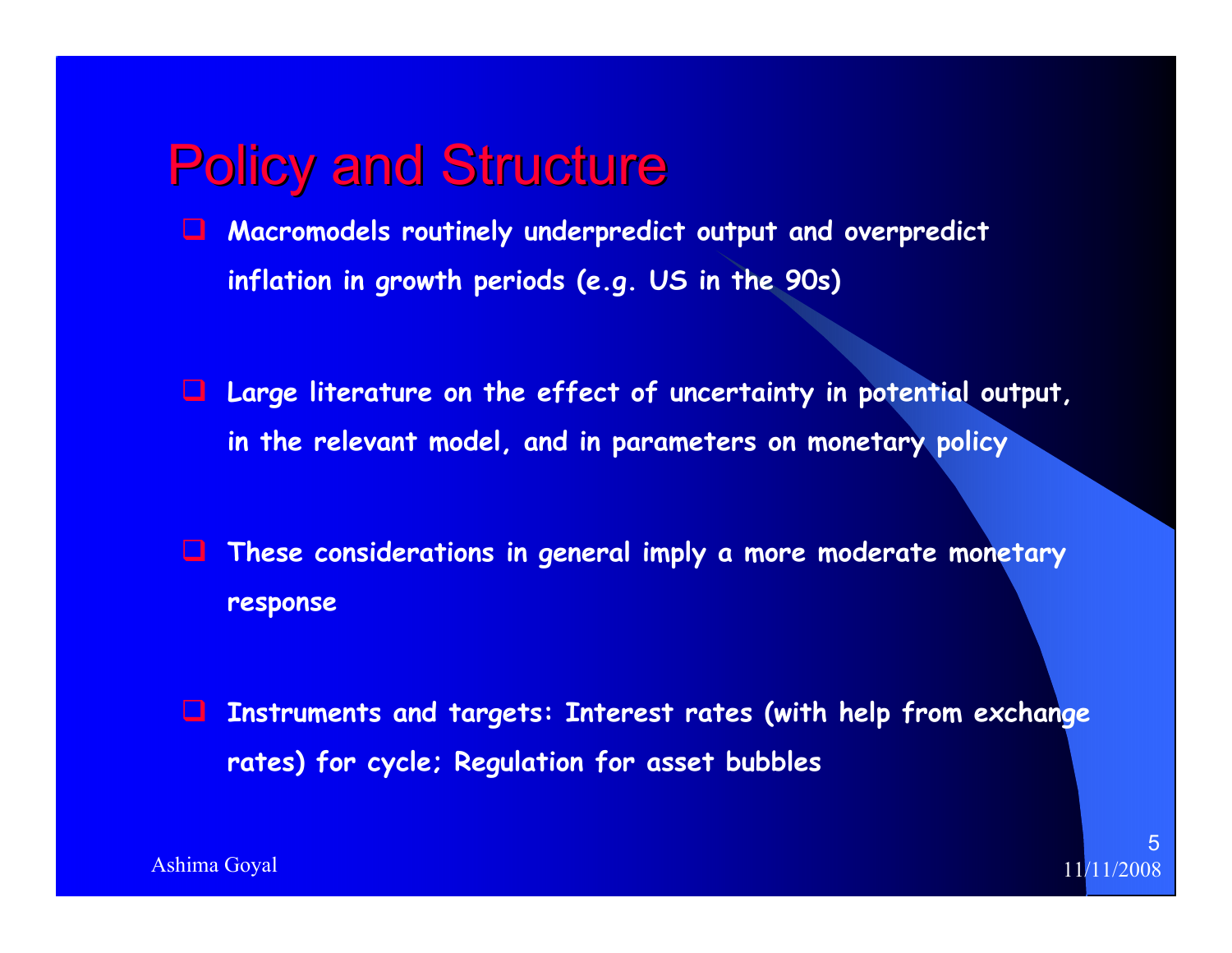### **Policy and Structure**

#### $\Box$ Aggregate supply and the dualistic labour market

- Below potential or full employment output; short-term bottlenecks; high longer-term supply elasticity
- **Forward looking MC facing firms maybe flat (labour market reform would** make it more so); but frequent supply shocks (Goyal and Pujari, 2005)
- Food large share in consumption basket <sup>⇒</sup> e affect CPI inflation; lag from e to CPI shortest Svensson (2000); large share of oil imports <sup>⇒</sup> e affects WPI
- Appreciation antidote—if in response to temporary supply shocks implies 2 way movement stabilizes markets, reduces inflation as well as required interest rate response
- **But real competitive E rate reqd. so for permanent supply shocks: increase** productivity, reduce distorting taxes, subsidies, improve governance
- **Eiscal populism raises costs, pushes monetary policy towards conservatism**, but there is a large output cost from demand reduction for little gain in reduced inflation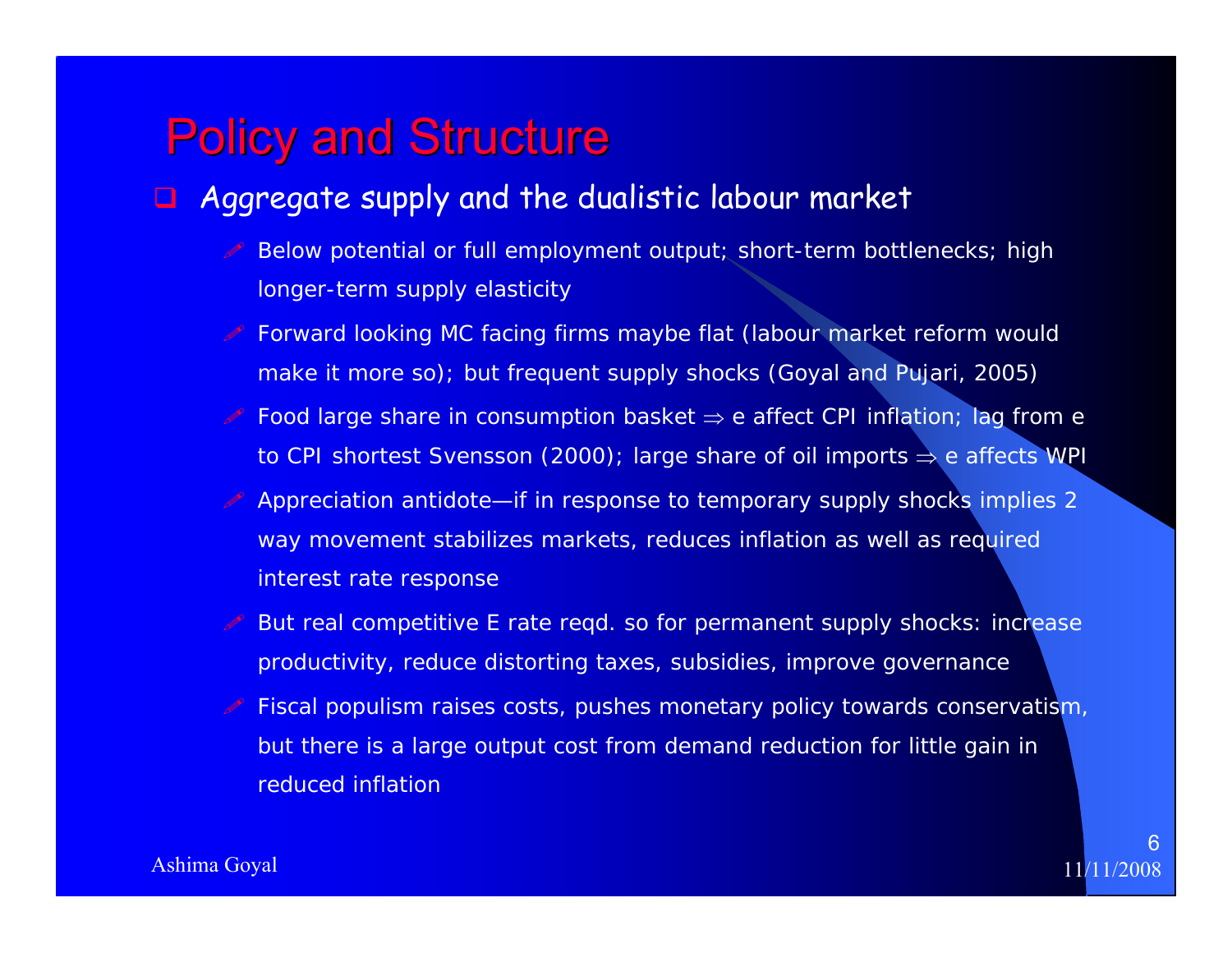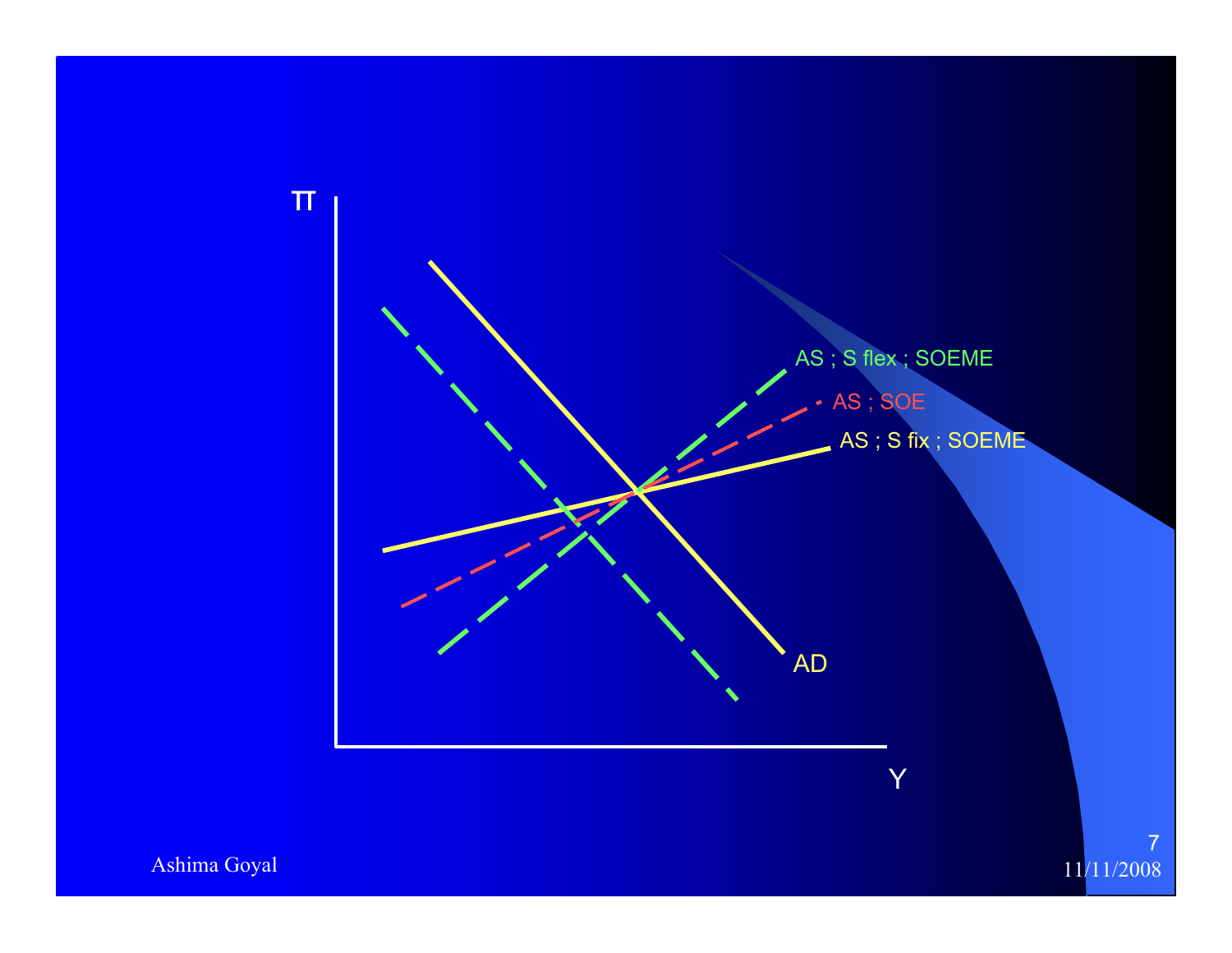### **SOEME GE Model**

- **Basic Model Structure—M Policy in a SOE (Gali and Monacelli 2005, Svensson 2000)**
	- Intertemporal and intratemporal optimization; labour leisure tradeoff
	- **CES** aggregation over goods and countries
	- Product diversity, monopolistic competition, staggered prices
	- Forward-looking AD, AS; UIP
	- **Zero or some average inflation defines optimal flexible price** natural output and natural interest rate
	- SOE world prices given; degree of openness

#### **Key differences in a SOEME**

- Two categories of households at subsistence  $(P)$ , above  $(R)$ .
	- **Consuming and supplying labour**
	- **P zero intertemporal cons. elasticity, high labour supply**
- **Only R can diversify risk through world capital markets**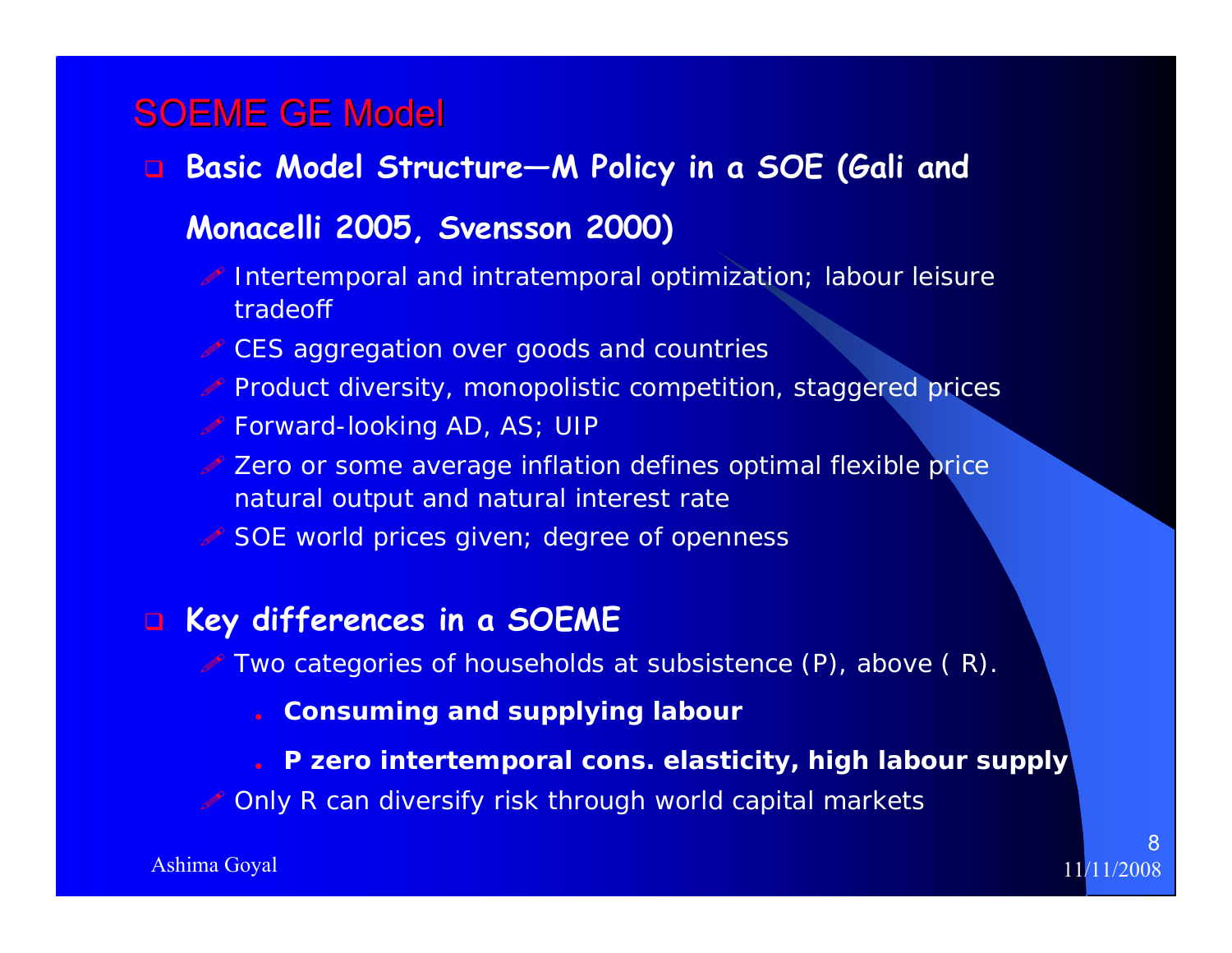| <b>Table 1: Value of natural rates due to each component</b> |                         |                                    |                  |                                       |                           |                                     |                         |  |
|--------------------------------------------------------------|-------------------------|------------------------------------|------------------|---------------------------------------|---------------------------|-------------------------------------|-------------------------|--|
|                                                              | <b>Constant</b><br>term | $a_t = -$<br>$0.2231 =$<br>log(.8) | $y^* = 0$        | $c_p = -1.6$<br>(C <sub>p</sub> =0.2) | $\kappa=0.1$<br>$(K=1.1)$ | Log<br>value of<br>natural<br>rates | <b>Natural</b><br>rates |  |
| <b>Component values of</b>                                   |                         |                                    |                  |                                       |                           |                                     |                         |  |
| $\mathbf{y}$                                                 | $-0.4901$               | $-0.1413$                          | $\boldsymbol{0}$ | 0.3773                                | 0.0873                    | $-0.1667$                           | $Y = 0.85$              |  |
| $\boldsymbol{S}$                                             | $-0.8450$               | $-0.1413$                          | $\mathbf{0}$     | 1.3373                                | $-0.0127$                 | 0.3384                              | $S = 1.4$               |  |
| $\overline{\phantom{m}}$<br>rr                               | 0.01                    | 0.0024                             | $\boldsymbol{0}$ | $-0.0319$                             |                           | $-0.0185$                           | $-0.0185$               |  |
| <b>Coefficient values of</b>                                 |                         |                                    |                  |                                       |                           |                                     |                         |  |
| $\mathbf{y}$                                                 | $-0.2313$               | .6332                              | $-0.1572$        | $-0.2358$                             | 0.8734                    |                                     |                         |  |
| $\boldsymbol{S}$                                             | -.3989                  | 0.6332                             | $-0.5572$        | $-0.8358$                             | $-0.1266$                 |                                     |                         |  |
| rr                                                           | 0.01                    | $-0.0109$                          | $-0.00039$       | 0.0193                                |                           |                                     |                         |  |

Ashima Goyal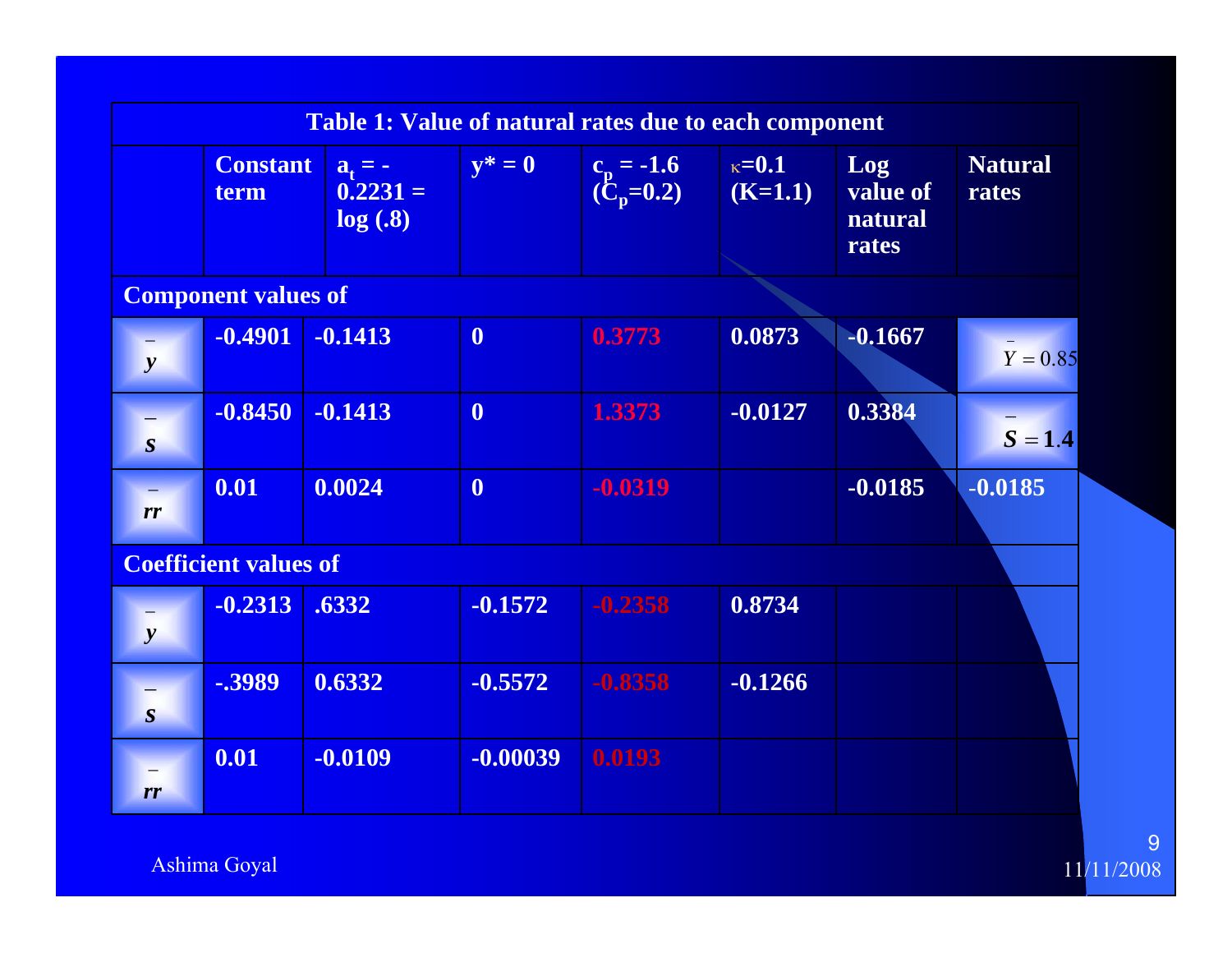#### **Key Insights on policy**

- Why standard policy may not be optimal in an emerging market
- Backward looking behaviour dominates implies low policy rate response to shocks
- **Structure and interventions favour flexible DIT over CIT**
- Exchange rate channel more effective in reducing inflation at lower output cost in a more open economy—so loss from inability to follow CIT rises with openness. It also rises as a freer float becomes optimal, with less RBI intervention

#### **Key differences in this approach**

- Potential output from outcomes
- In transition, productivity differences allow catch-up so supply bottlenecks are not persistent
- Multiple steady-states due to changes in wealth accumulation through the current account and changes in natural rates
- Special labour market features actually flattening aggregate supply, but financial thinness making it more steep
- Shallow financial markets, high volatility, justifying intervention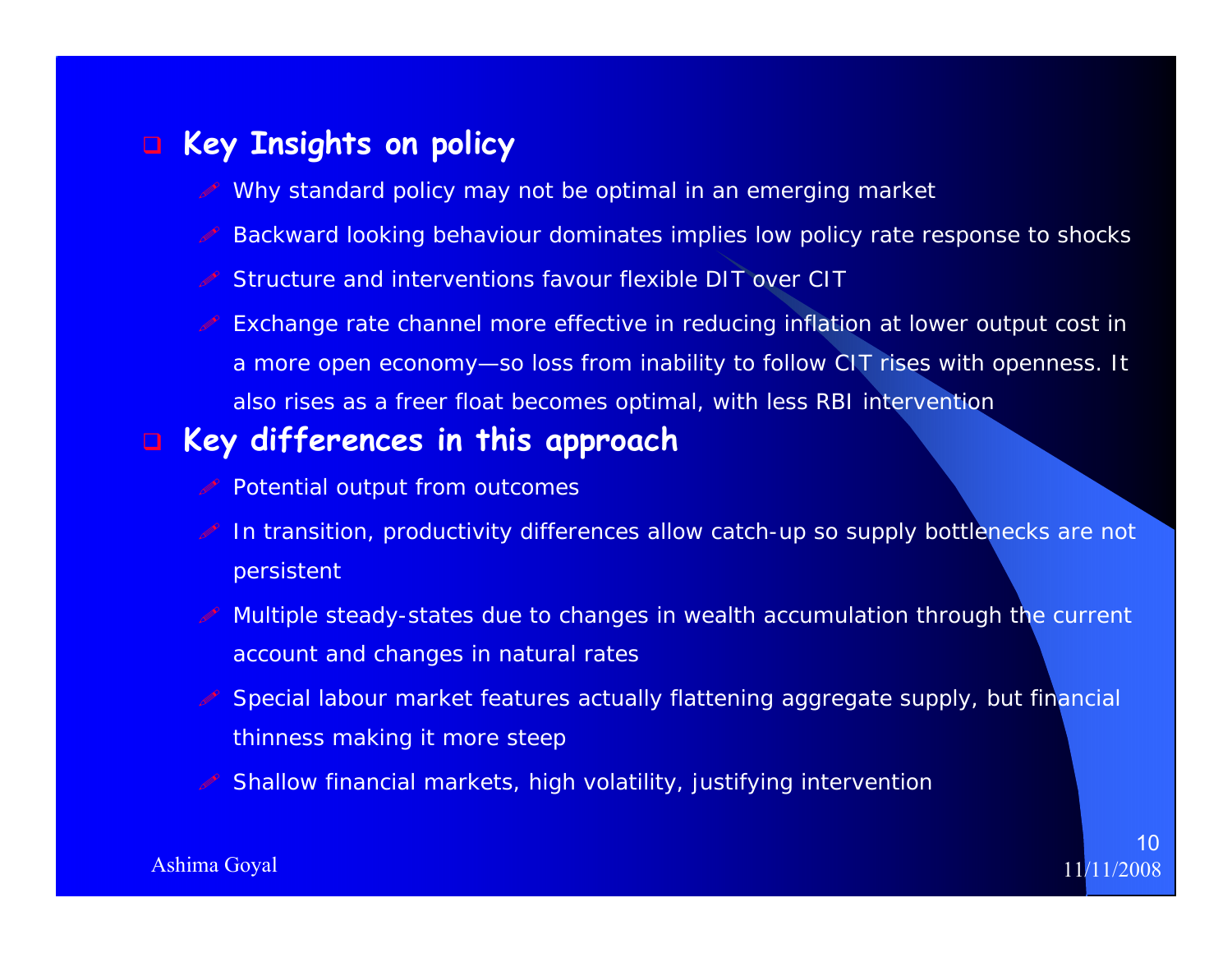### **The Exchange Rate**

#### **Q** Determinants of exchange rates

- $\bullet$ Short-term: markets; perception and trade; policy
- O Long-term: macro fundamentals; relative productivity

 $\Box$  Exchange rate policy can contribute to the three objectives of monetary policy

- $\bullet$  Real—output growth: IB; EB over time; export growth, economic **stimulus**
- Inflation: food, oil, intermediate inputs
- Financial stability: ↓ speculation; prevent crises;↑market depth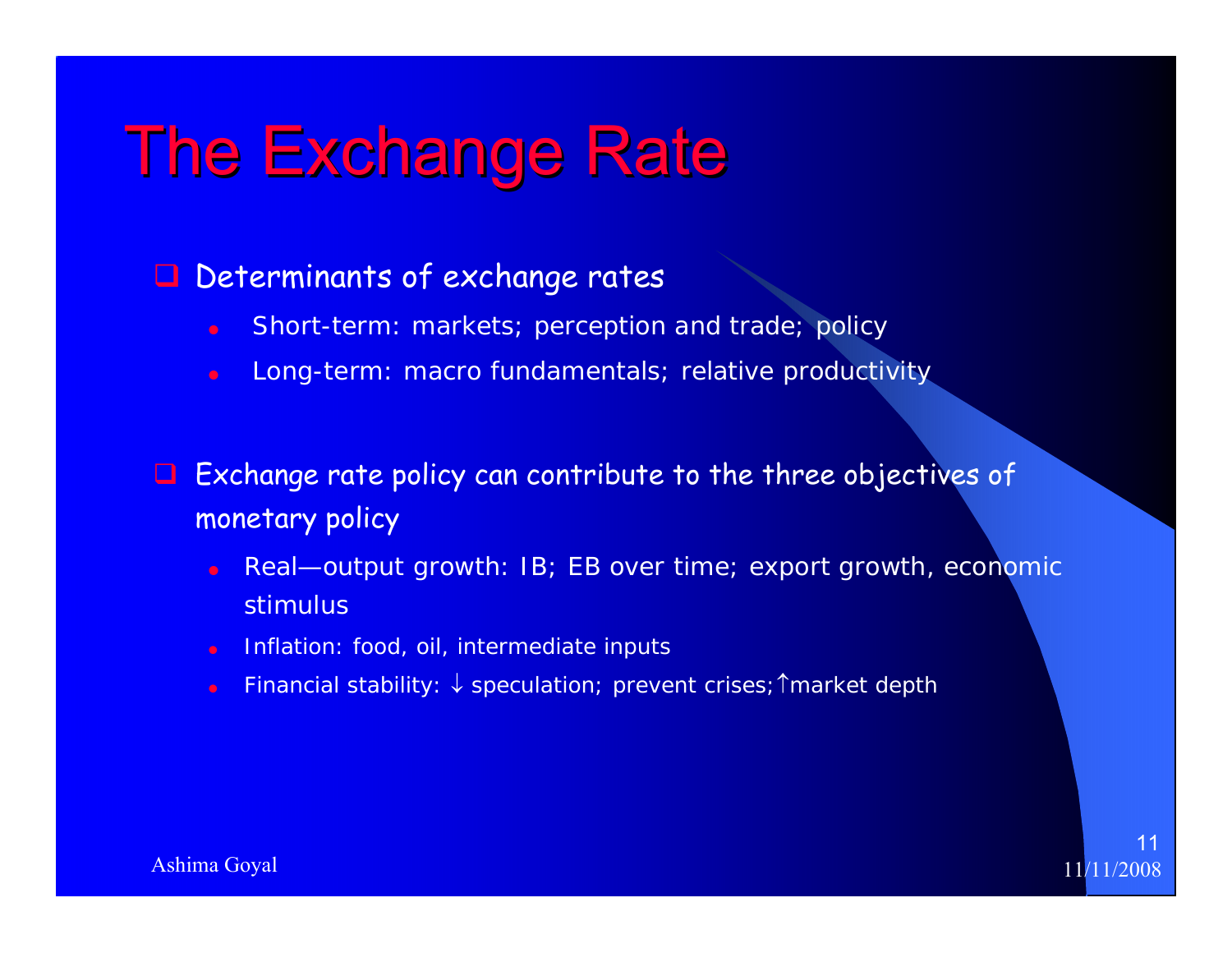### Internal Balance

- **Q Structural: Achieving long-term potential** 
	- O Absorbing labour; youth; creating skills

#### **Q** Stabilization: Monetary autonomy

- O Impossible trinity: No monetary autonomy with perfect capital mobility and a fixed exchange rate
- $\bullet$  But autonomy to the extent no full CAC and managed floating flexible exchange rates
- Intervention, signaling allow E to move independently of interest rates
- O Even if exchange rates vary in a five percent band, six month interest rates can vary ten percent while satisfying UIP.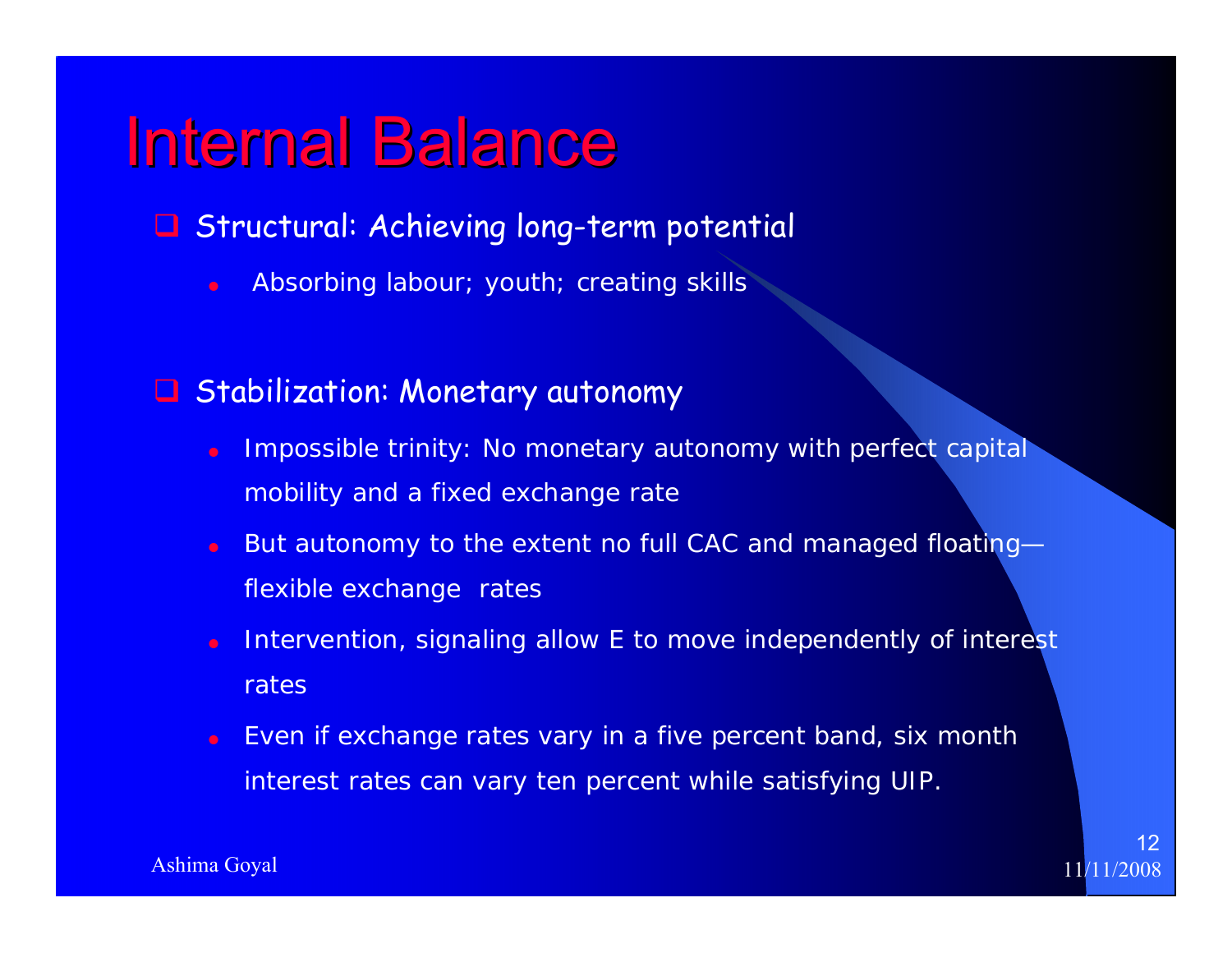

11/11/2008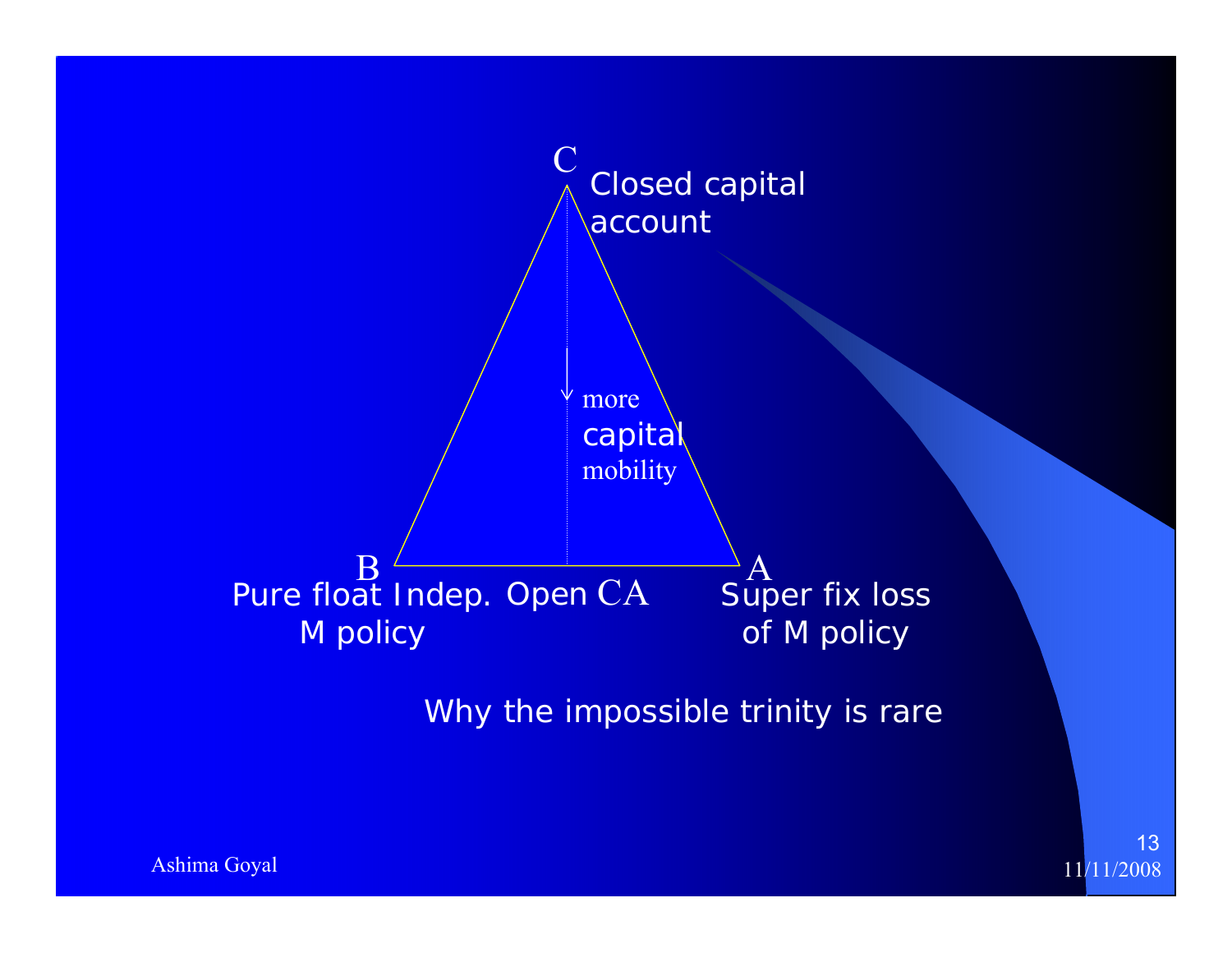### External Balance

- Change in exchange rates must be sufficient to compensate for inflation differentials and maintain the competitive equilibrium exchange rate
- Asian recipe: competitive Re; LA dangers of overvaluation; but large country—domestic demand
- Nominal appreciation after 2002 against the dollar; but some two-way movement over 2004-06; double-digit appreciation in 2007, depreciation in 2008.
- REER (1993-4:100, 36-cty expor<sup>t</sup> wts) changes not large until 2007. Index 104.7 in 2007-08—safe if productivity increases. Reversed in 2008.
- **a** See outcomes are exports adversely affected?
	- **Since 2002 export growth above 20% in Rs and \$s**
	- April-August 2008, 35.1 % Sept. 10 %(M growth 37.7%)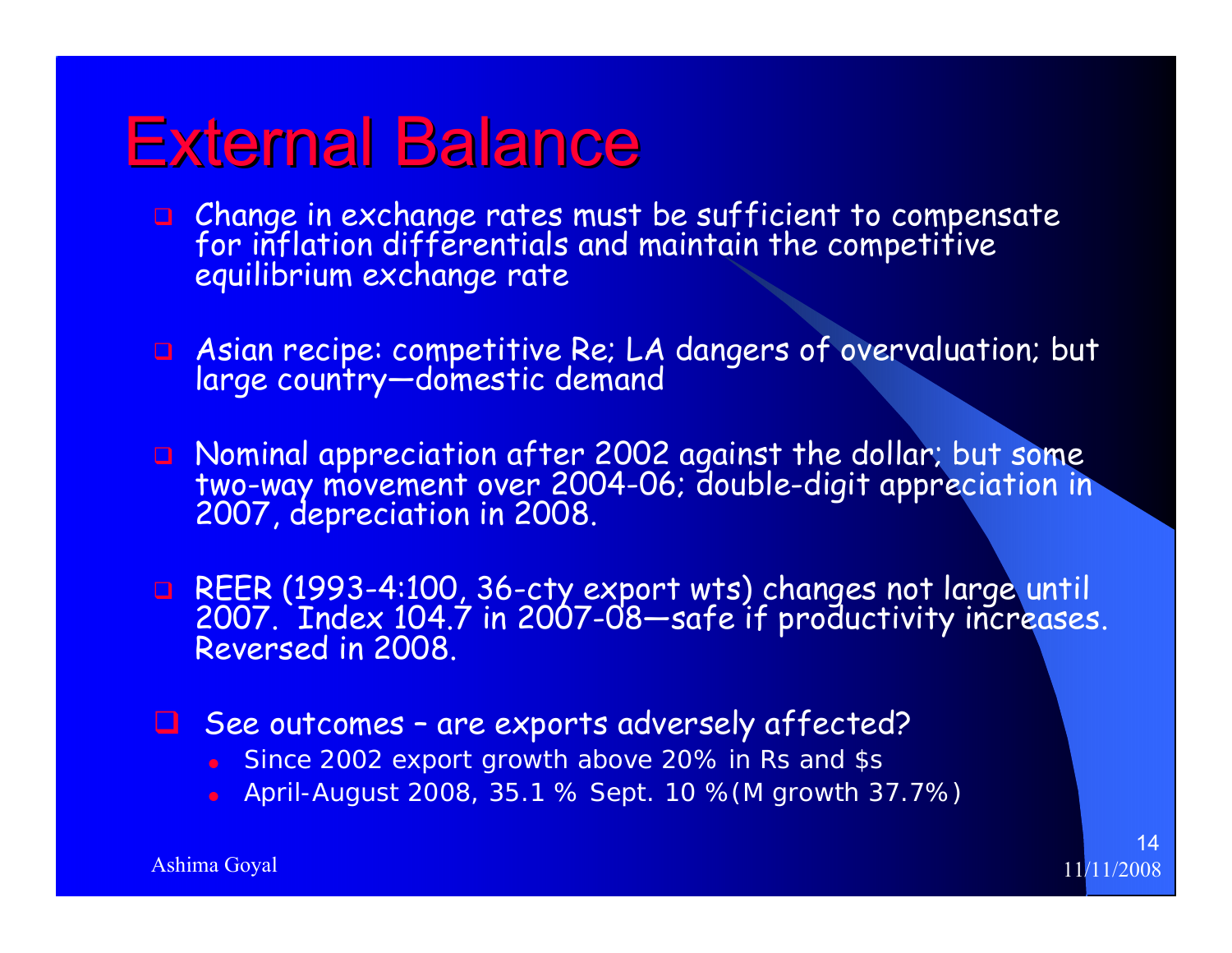# **Exchange Rate Policy**

- **Q** Policy Stance: Exchange rate market determined but limit volatility if it occurs
- **1990s fix and depreciation during volatility-implicit shifting** band
- Active intervention—volatility; passive intervention–level and trend, leads to reserve accumulation (DRG project)
- **1** 2004-06 two-way movement 5%, 2007 appreciation 11%, 2008 depreciation 20%
- **Q** Short periods of relative fixity--managed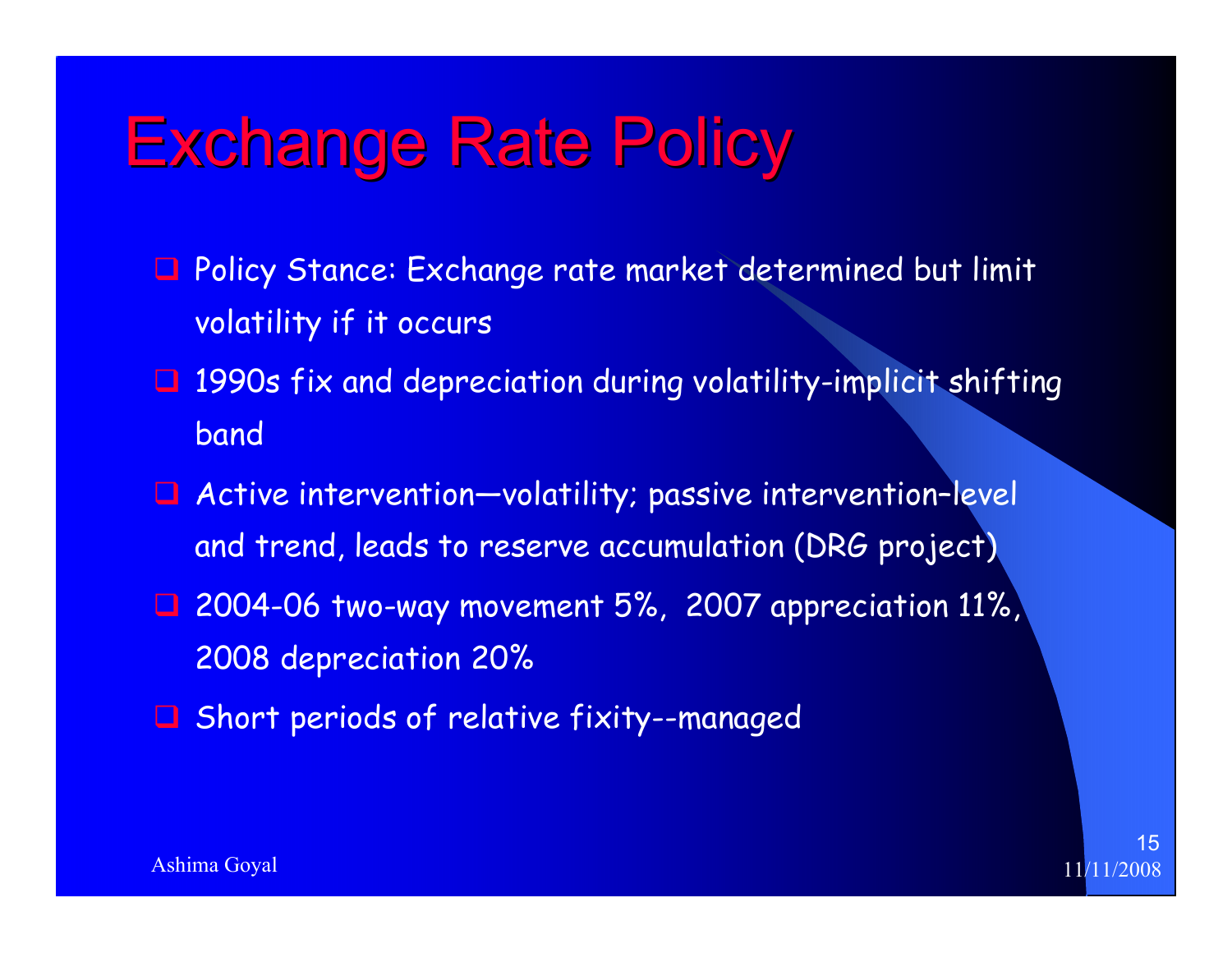

Ashima Goyal

11/11/2008 16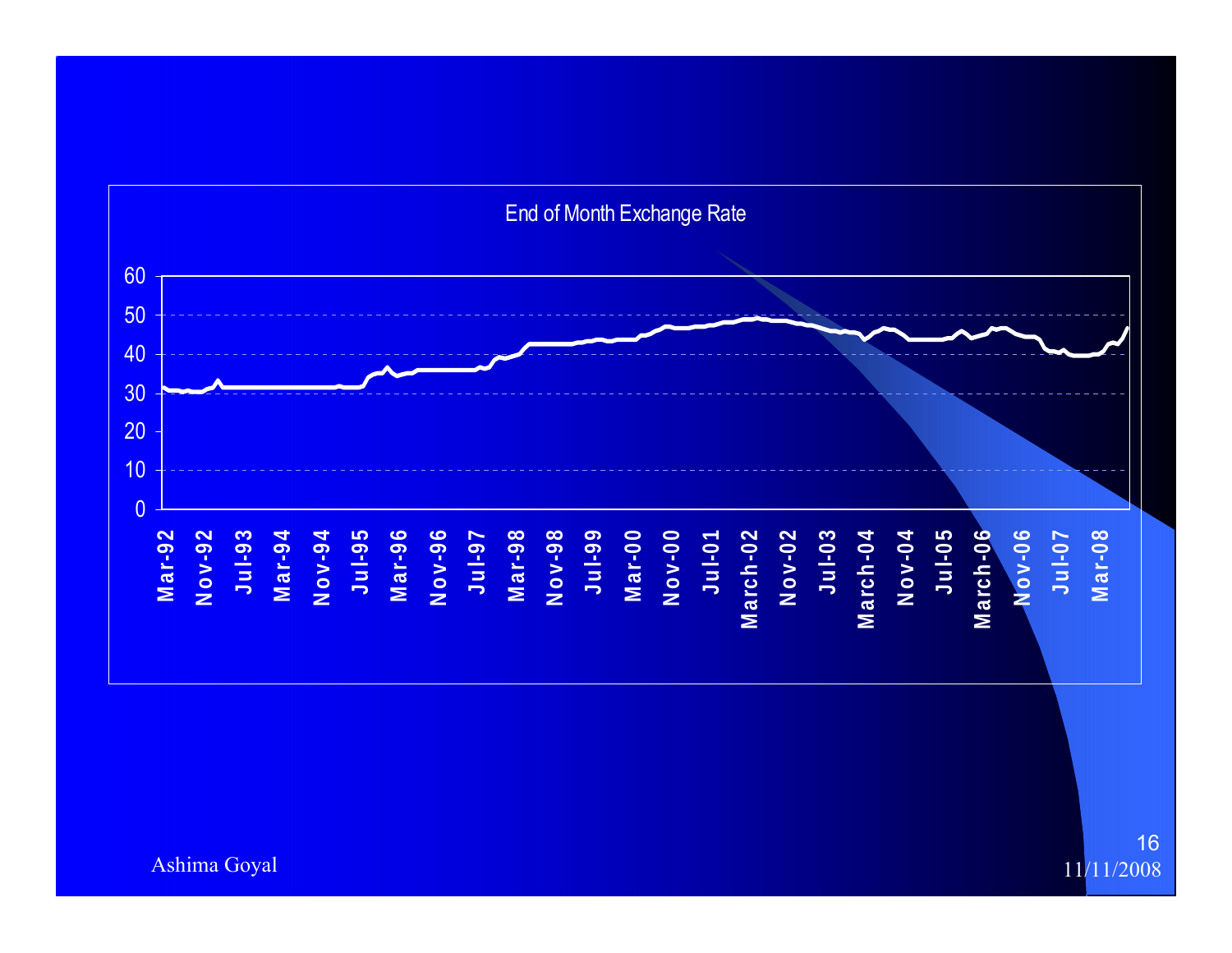### Yearly Volatility of the Exchange Rate

| <b>Years</b>                                     | Monthly high-low % change | <b>Standard Deviation</b> |  |  |  |  |
|--------------------------------------------------|---------------------------|---------------------------|--|--|--|--|
| 1993                                             | 0.9                       | 0.2                       |  |  |  |  |
| 1994                                             | 0.2                       | 0.05                      |  |  |  |  |
| 1995                                             | 12.2                      | 2.7                       |  |  |  |  |
| 1996                                             | 11.6                      | 2.8                       |  |  |  |  |
| 1997                                             | 11.3                      | 2.9                       |  |  |  |  |
| 1998                                             | 11.6                      | 3.2                       |  |  |  |  |
| 1999                                             | 2.8                       | 0.9                       |  |  |  |  |
| 2000                                             | 7.8                       | 2.4                       |  |  |  |  |
| 2001                                             | 4.3                       | 1.4                       |  |  |  |  |
| 2002                                             | 2.3                       | 0.8                       |  |  |  |  |
| 2003                                             | 5.3                       | 1.7                       |  |  |  |  |
| 2004                                             | 6.9                       | 2.1                       |  |  |  |  |
| Feb- June 2005                                   | 1.3                       | 0.4                       |  |  |  |  |
| 2005                                             | 6.9                       | 2.1                       |  |  |  |  |
| 2006                                             | 6.6                       | 2.1                       |  |  |  |  |
| Feb-March 2006                                   | 1.3                       | 0.4                       |  |  |  |  |
| 2007                                             | 12.8                      | 3.6                       |  |  |  |  |
| <b>2008 September</b>                            | 16.2                      | 4.5                       |  |  |  |  |
| Source: calculated with data from www.rbi.org.in |                           |                           |  |  |  |  |

Ashima Goyal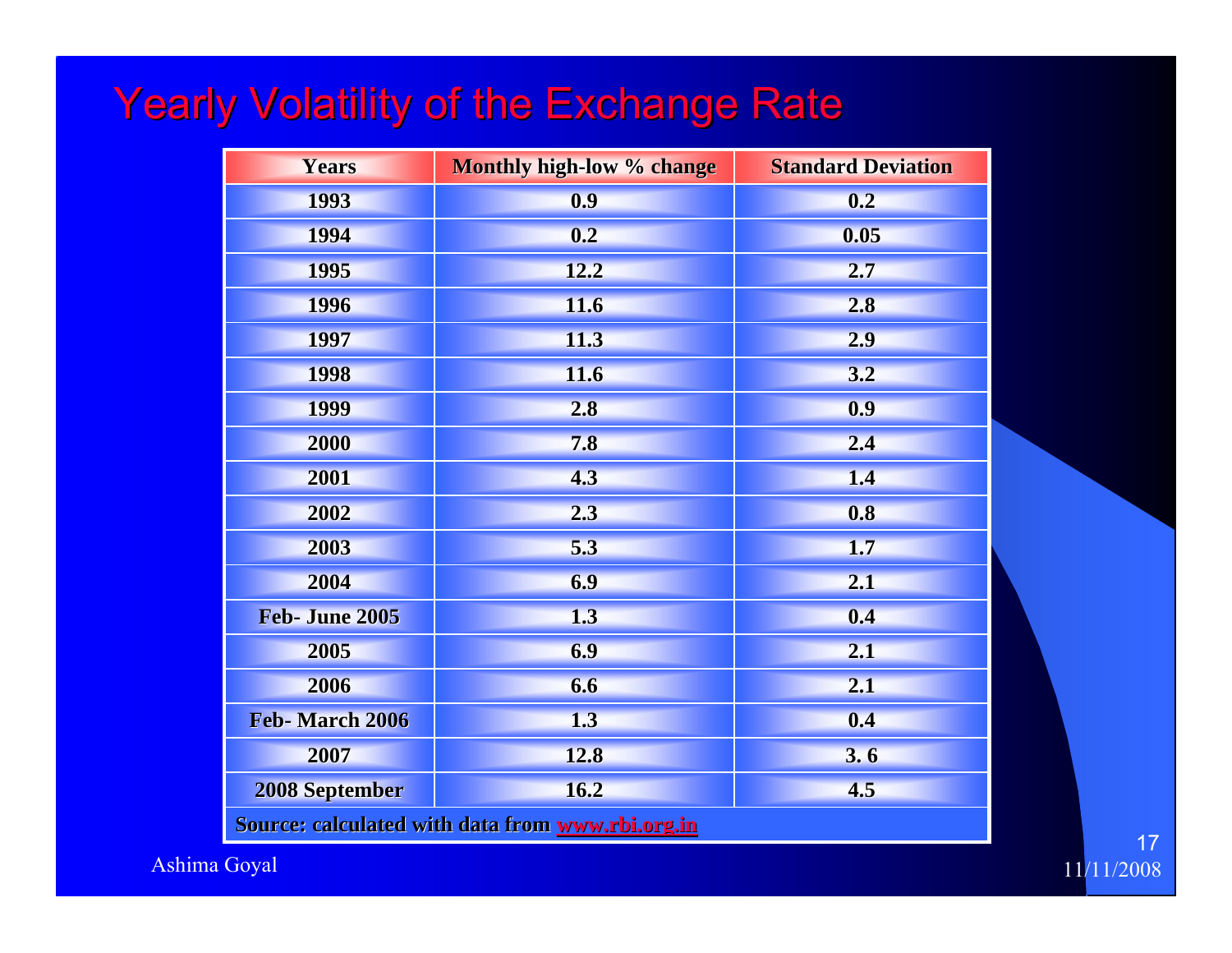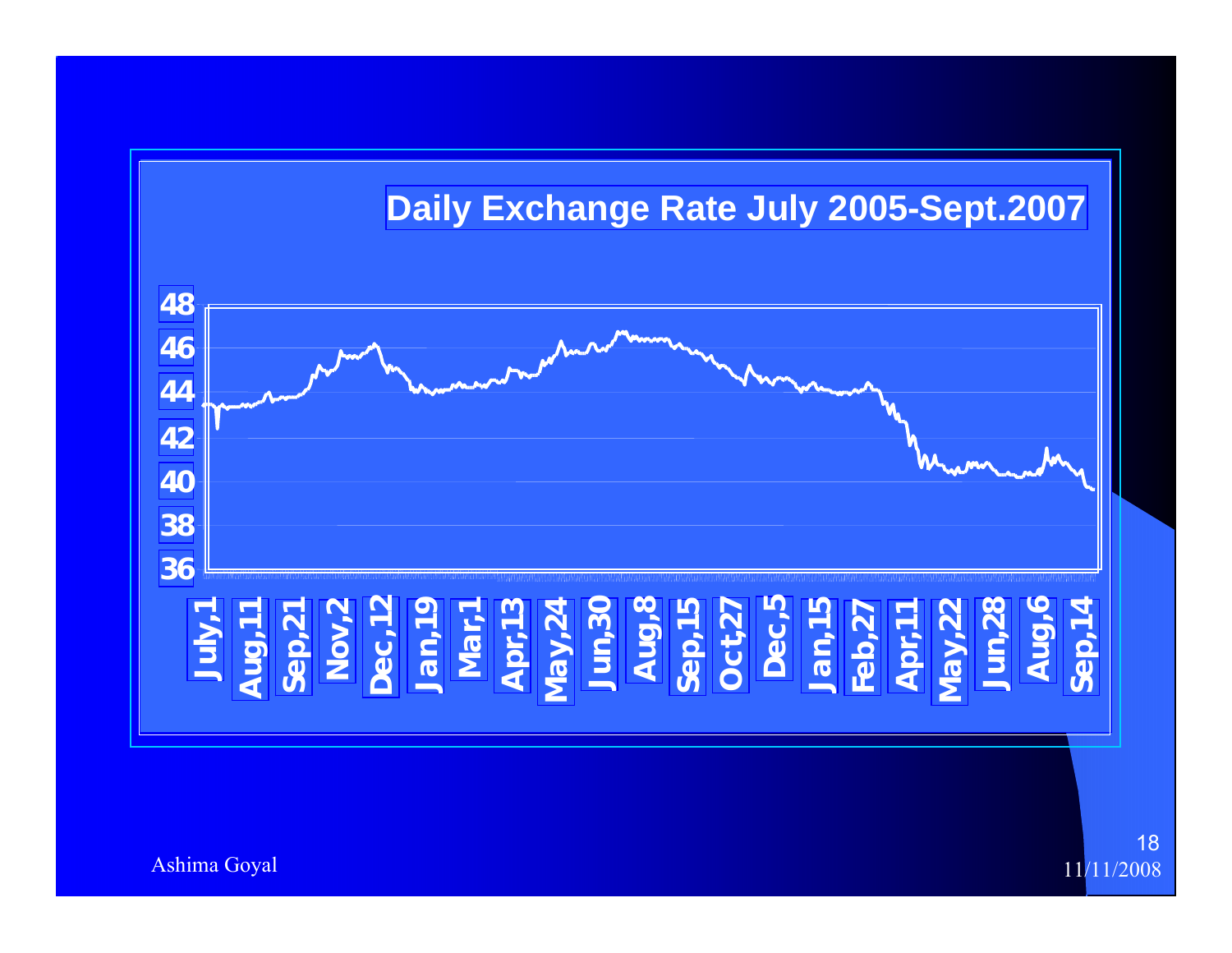# Market stability--hedging

- **Eliminating exposure to price movements**
- $\Box$  Two-way movement induces hedging
	- Develops currency markets towards the long-term goal of floating in mature markets
	- Limits sensationality by limiting the impact of exchange rates on bottomlines
- $\Box$ Informal; formal market instruments—derivatives
- $\Box$  Financial innovation can reduce the cost of hedging
	- Insurance contract with someone with the opposite currency exposure essentially costless but OTC structured product; futures, exchange traded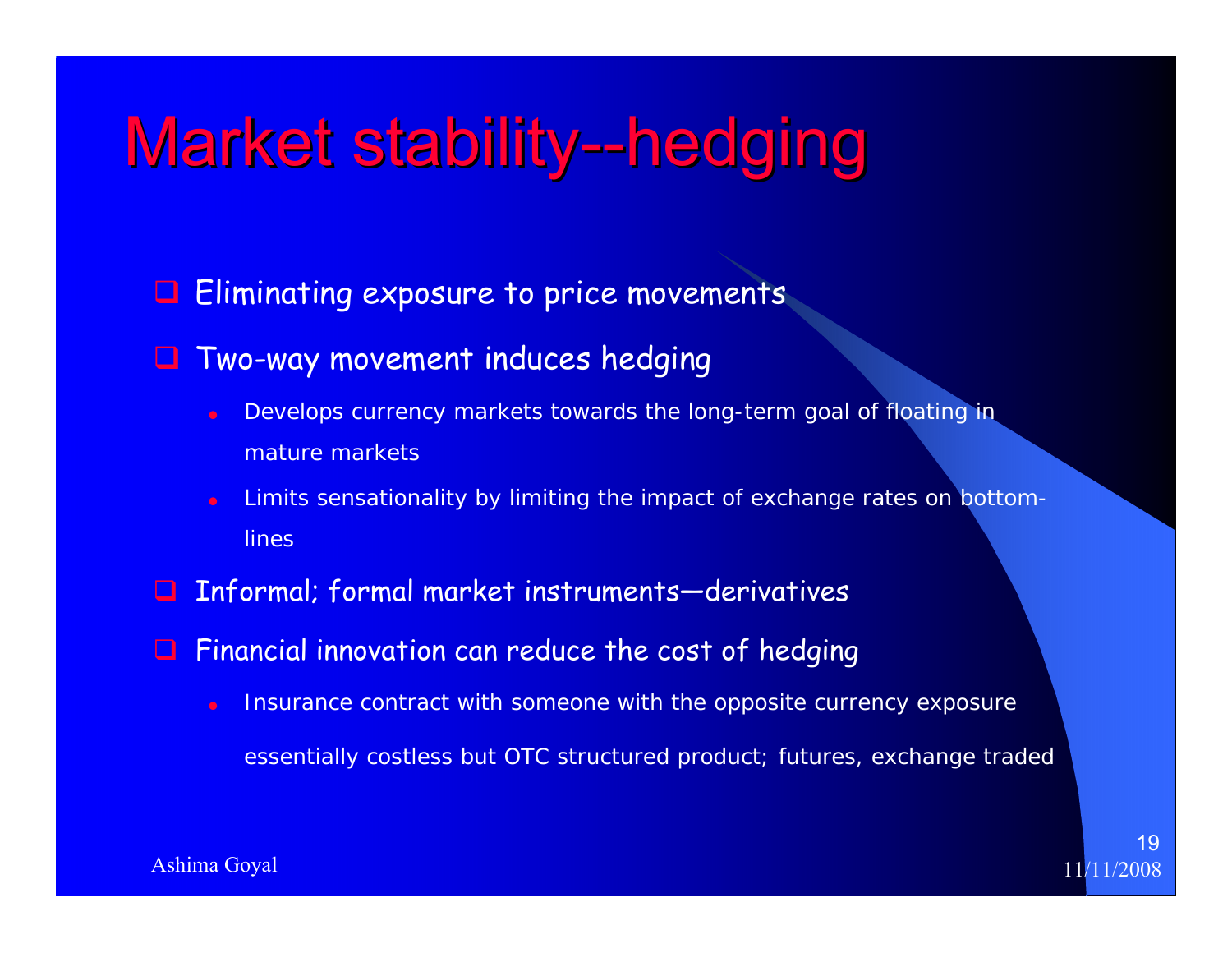### Market stability--incentives

- $\Box$  But FX derivatives can also be used for speculation—give more leverage; East Asia
- **If don't hedge speculate on a subjective one-way price movement**
- **Q** So inducement to hedge and absence of G warranties, including on currency value, are important (sub-prime crisis again shows the importance of incentives)
- **1** 2007 rupee expected to strengthen to 32 so bets using opaque structured derivatives, losses on reversal
- **10% movement increases the risks to such speculation**
- $\Box$  If volatility limited within a (10%) moving band and temporary supply shocks used as triggers—e appreciated if oil shock
	- Traders would move with the wind, buy when appreciating.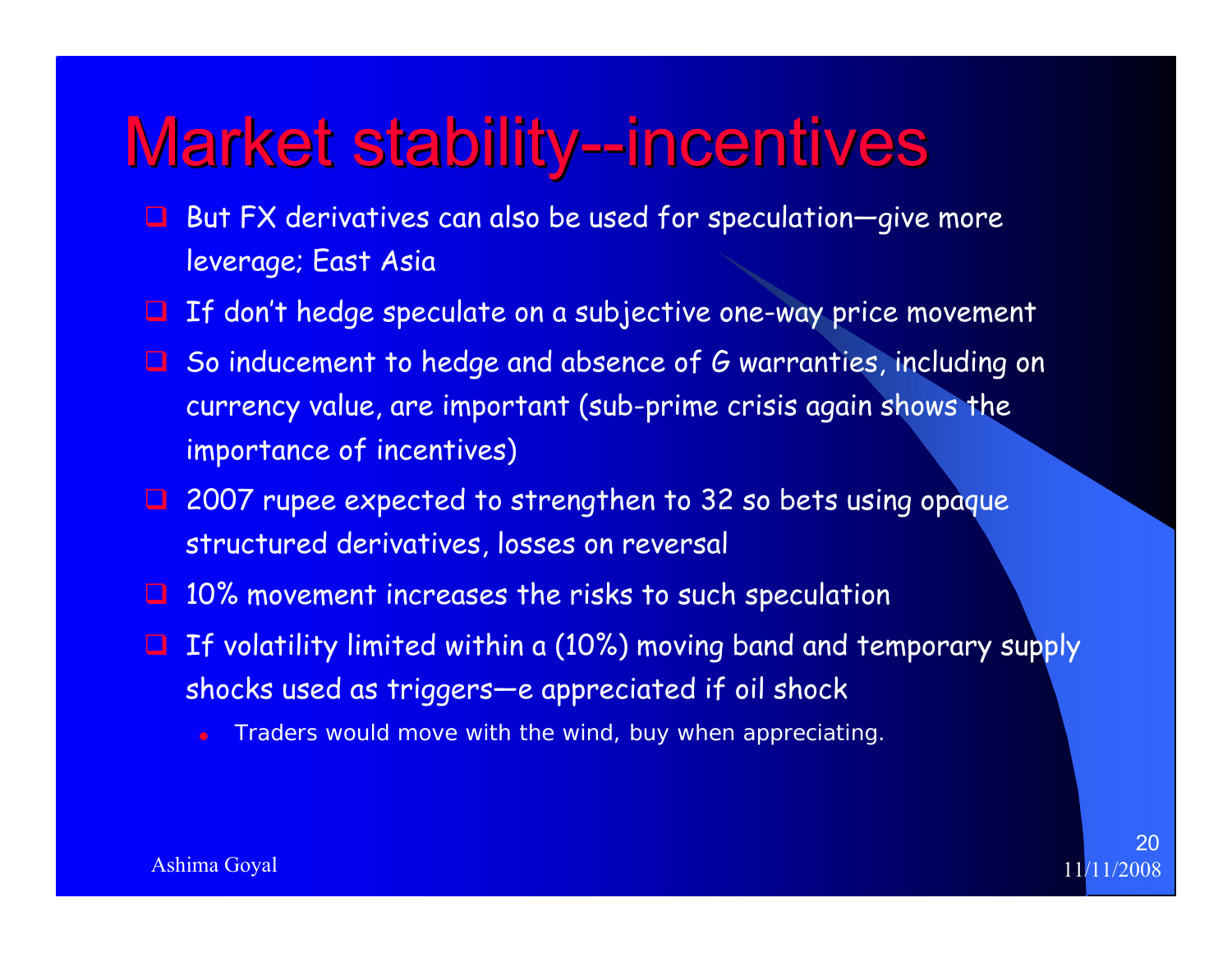# Market stability—surprise?

- $\Box$  Does policy have to surprise markets, to prevent speculative oneway positions, or can markets help policy achieve its objectives?
- Change conditional on a random shock cannot be predicted and is two-way, no decision delay
- $\Box$  In addition a credible CB can signal to markets; strategic
- Greater uncertainty about fundamentals makes more information revelation optimal (DRG project)
	- Under inflows just reduce passive intervention for appreciation, but under outflows announcing limited appreciation could achieve it with less reserve loss
- **Q** Market response: monetary policy can target the domestic cycle.
- $\Box$  Agent heterogeneity in FX markets: informed players gain at the expense of others
- $\Box$ But regulations also reqd. for market development and safety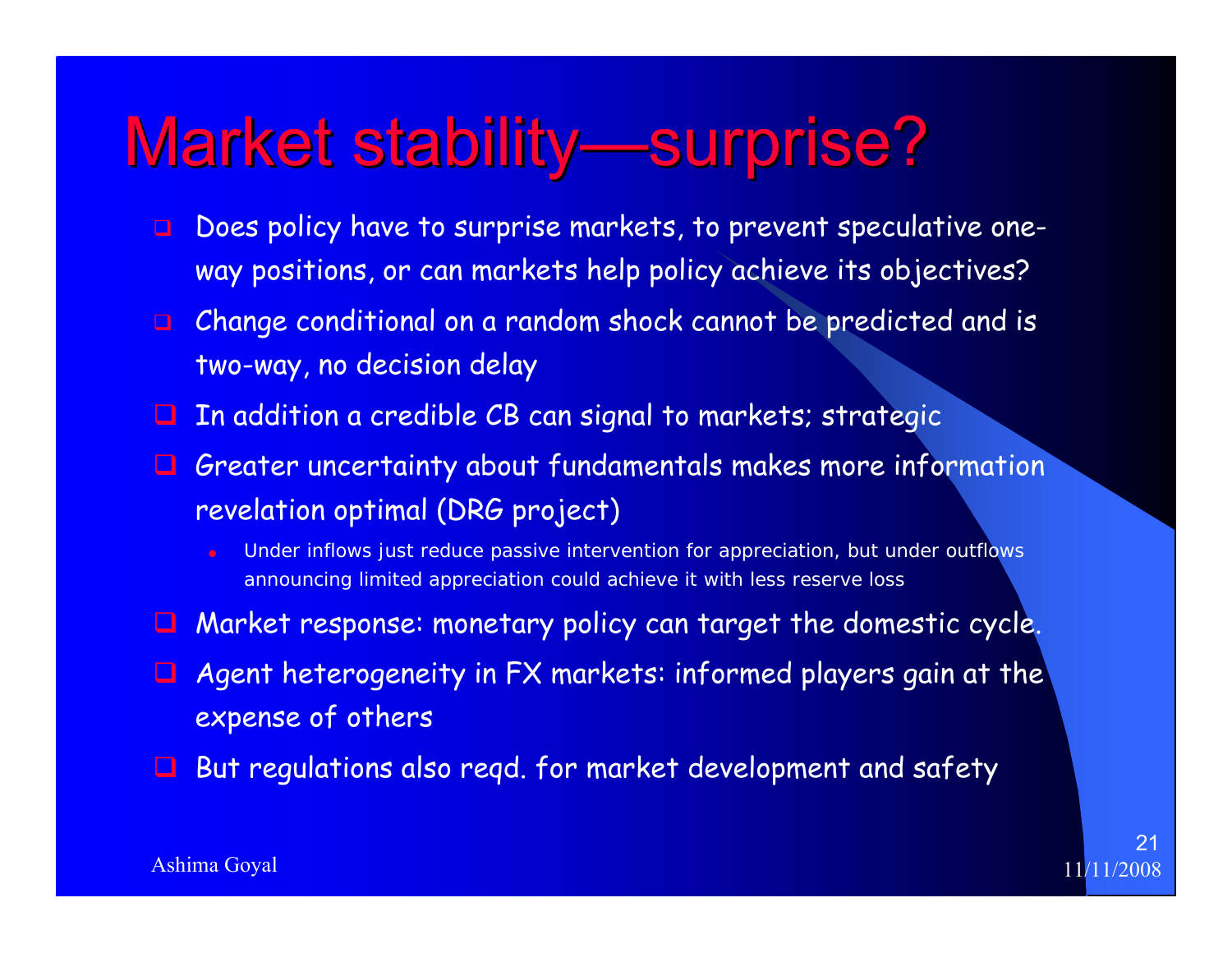Principle Indian Regulation PIT Market integrity Information and Disclosure **Transparency** Principles→Flexibility (US) ↑Arbitrage, Incentives Restrictions, Size **Indian context Context Context Context Context Context** Context Context Context Context Context Context Context Context Context Context Context Context Context Context Context Context Context Context Context Context Conte Externalities Efficiency VaR, risk models Payments crises Reduce procyclicality Technology Government CCIL, Netting, Liquidity, Counterparty risk red. But FX special features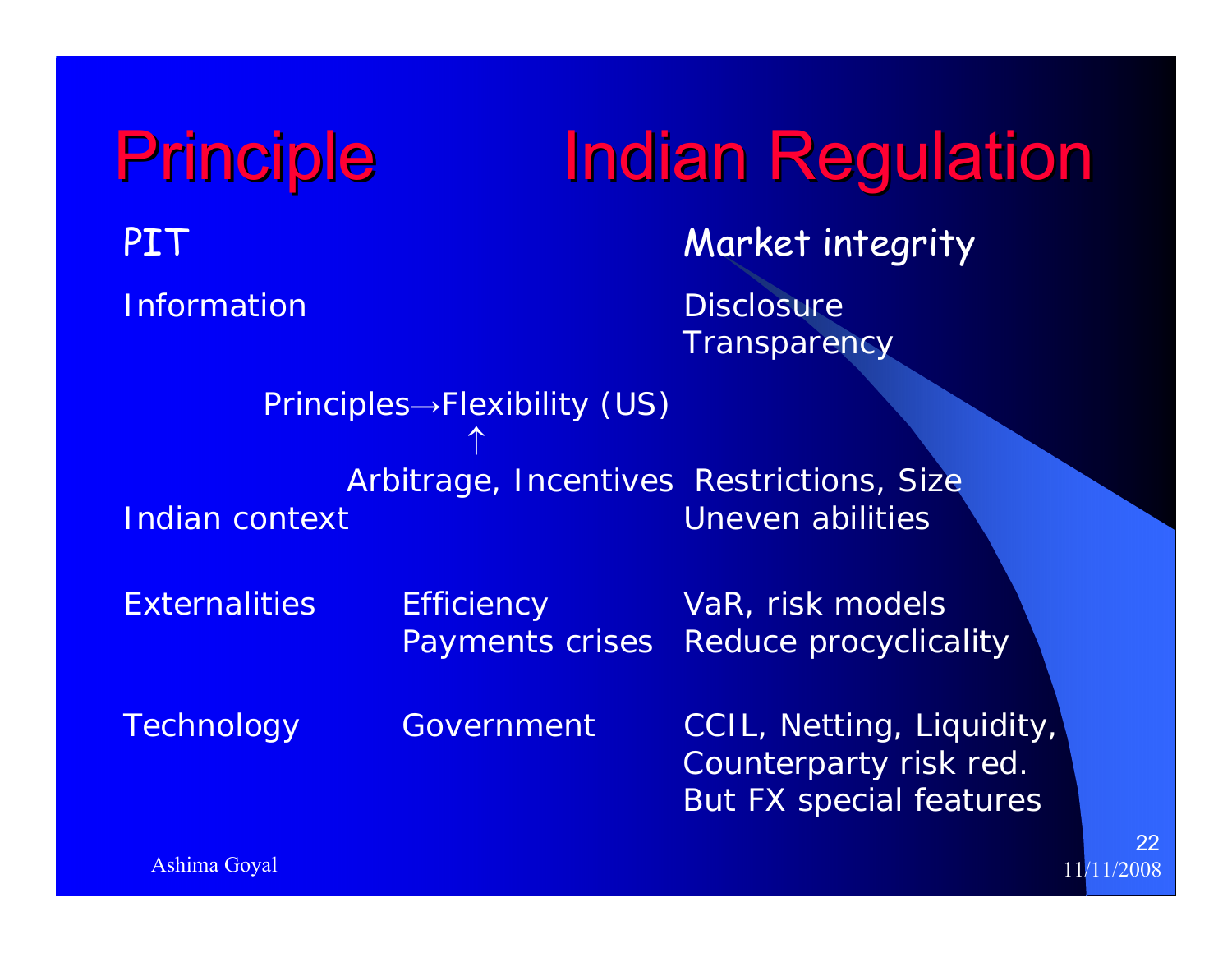# **FX Market Regulations**

### **Q** Special features of FX markets

- O Huge number of transactions
- $\bullet$ Portfolio unwinding not speculation
- O Decentralized, less transparent, no incentives to share information on order flows
- O Traders: limits function of performance, share profits, absorb losses

#### u Regulatory concerns

- O Herding—one-way positions
- O Information and service to retail, SMEs
- $\bullet$ Accounting norms
- O Skewed participation of banks
- $\bullet$ Limits on instruments, individuals and indirect hedging being relaxed
- $\bullet$ Projected not past performances
- O AML; KYC; self-assessment—dynamic hedging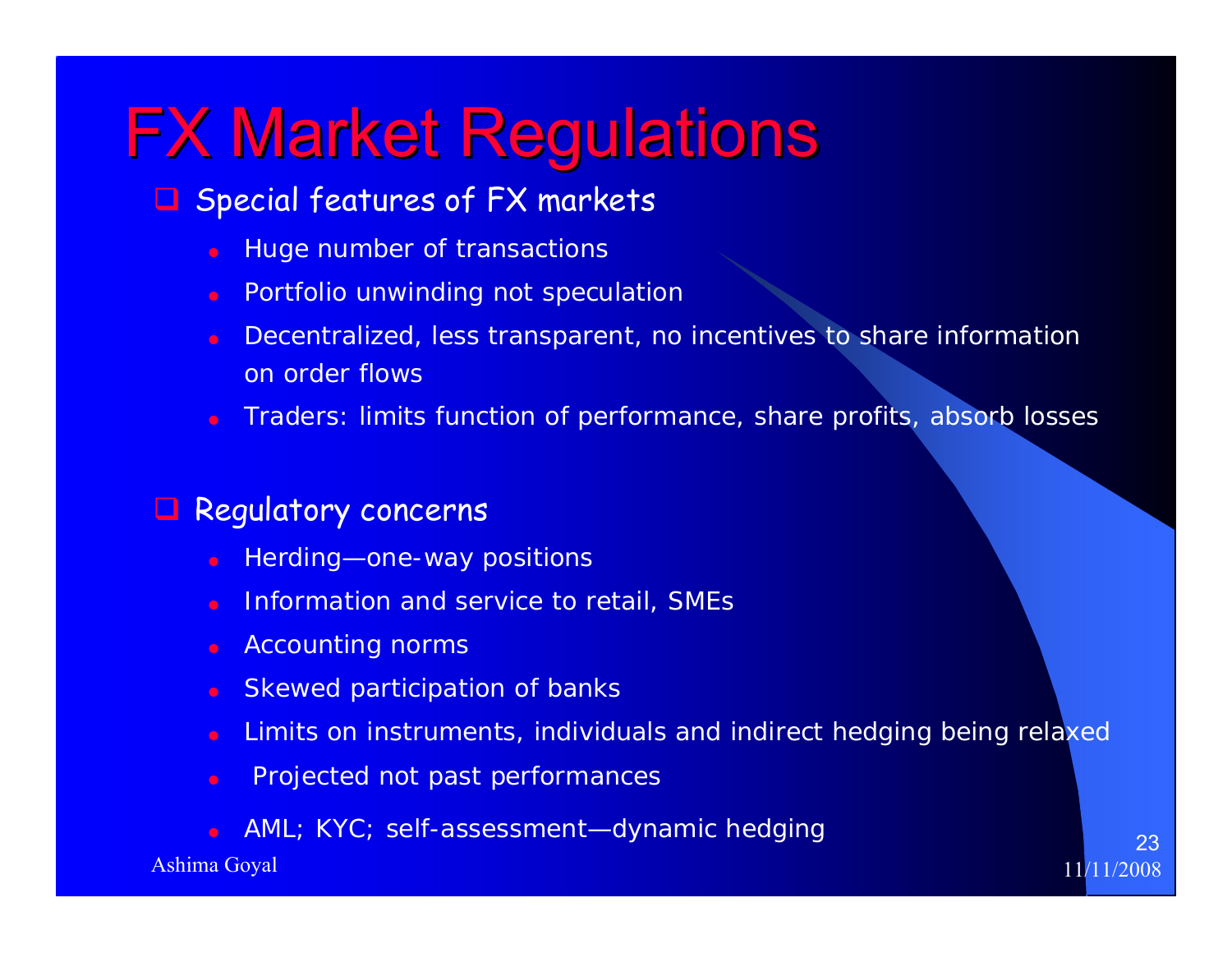# **FX Market Regulations**

### **T** Technology CCIL FX-Clear

- $\bullet$ **Netting**
- $\bullet$ Lower counter party and settlement risk
- Operational benefits
- O Guarantee for forwards from trade date
- O Only net exposure

### **Q** Retail innovations; accessibility for small players

O Friedman and futures

### **Q** Low margin, high volume principle

- $\bullet$ Air, mobiles
- O Suiting different customer needs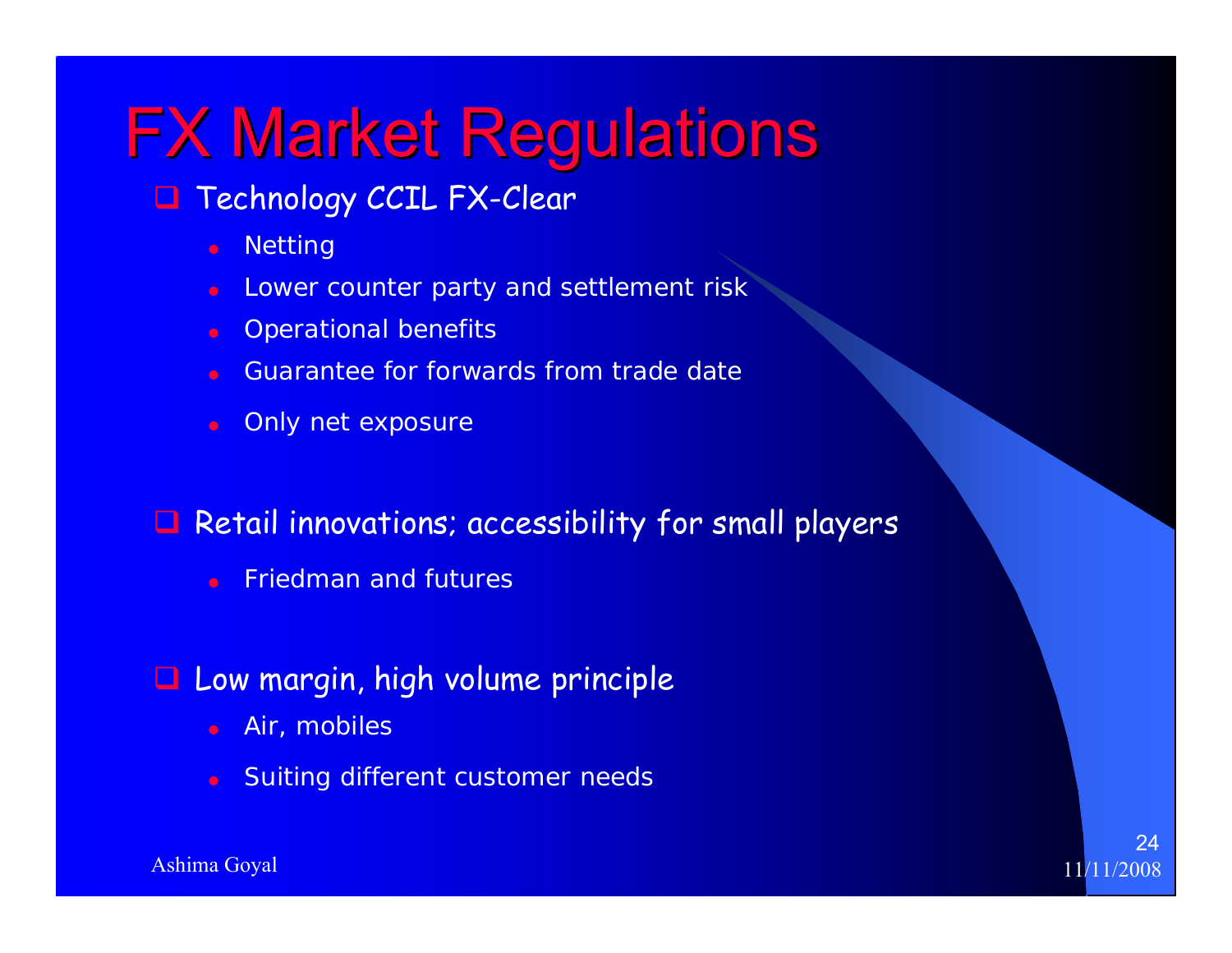### Market stability—inflows

#### $\Box$ Problems of volatility—Inflows and FX reserves

- O FX assets -Oct. 10, 08: \$265b (market determined exchange rate!)
- O Over April-Sept07 \$49b added; April-Oct 08 \$34b reduction

### $\Box$  If inflows are a temporary disequilibrium, they cannot determine the long-run rupee value

- Appreciation incorrect, reserves have to rise
- Insurance against volatility
- O Outflows (FPI \$13b) and CAD (oil) in 2008; two-way movement in reserves also

**Rermanent inflows absorption through growth, capacity creation,** fuller capital account convertibility, and some rupee appreciation

O A well-designed path to convertibility should reduce the instability of markets but realize their strengths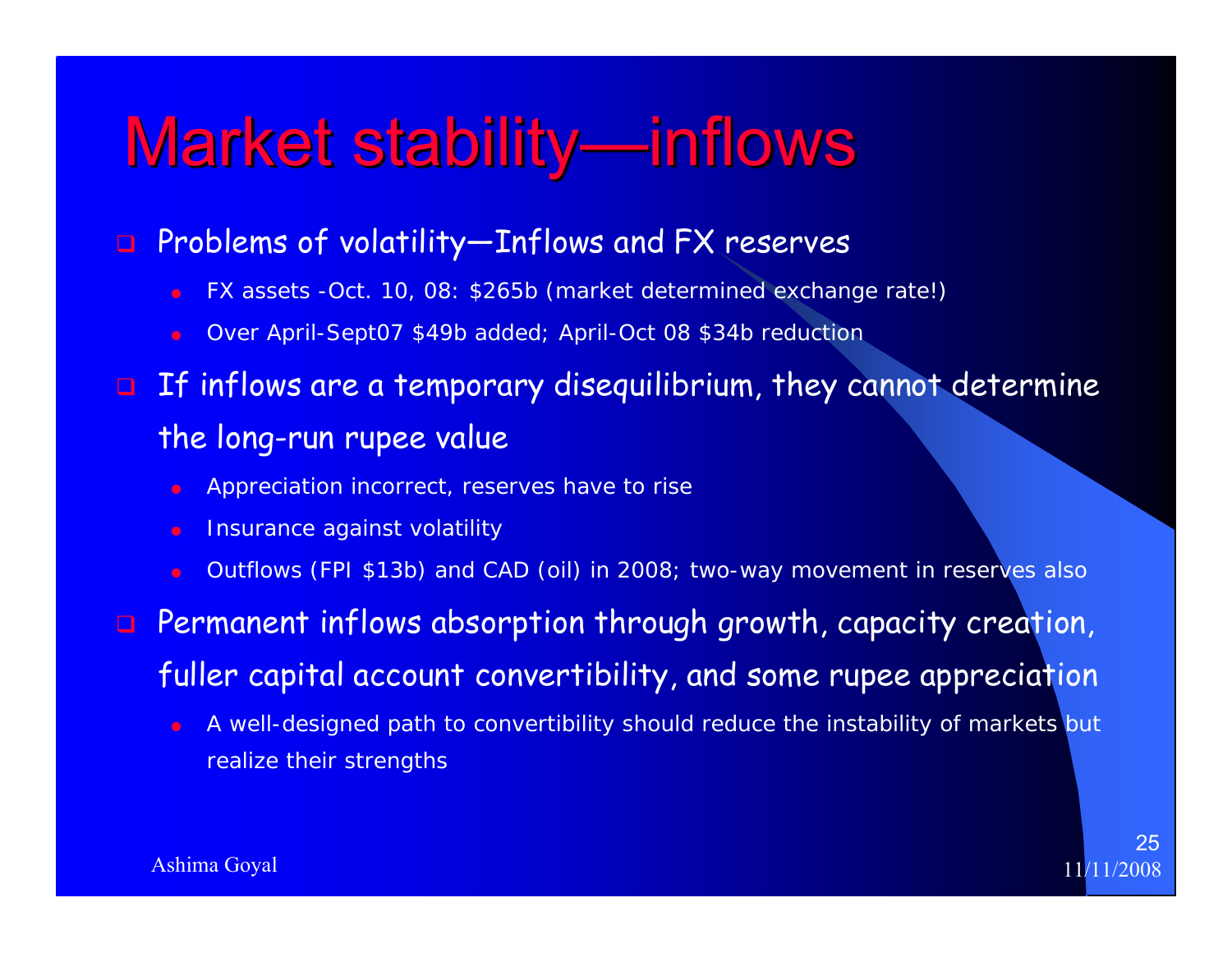## Market stability—inflows

- **Incentive structures have to substitute for controls; ensure** policy and individual responses do not amplify shocks
- Market design should induce laying-off risk, reduce procyclicality.
- **L** Specific sectoral policy should encourage innovation, induce more competition.
- Countercyclical macroeconomic policy that supports trend growth, two-way movement of exchange rates, and a transparent exchange rate policy all contribute to crises proofing, which is a precondition for CAC .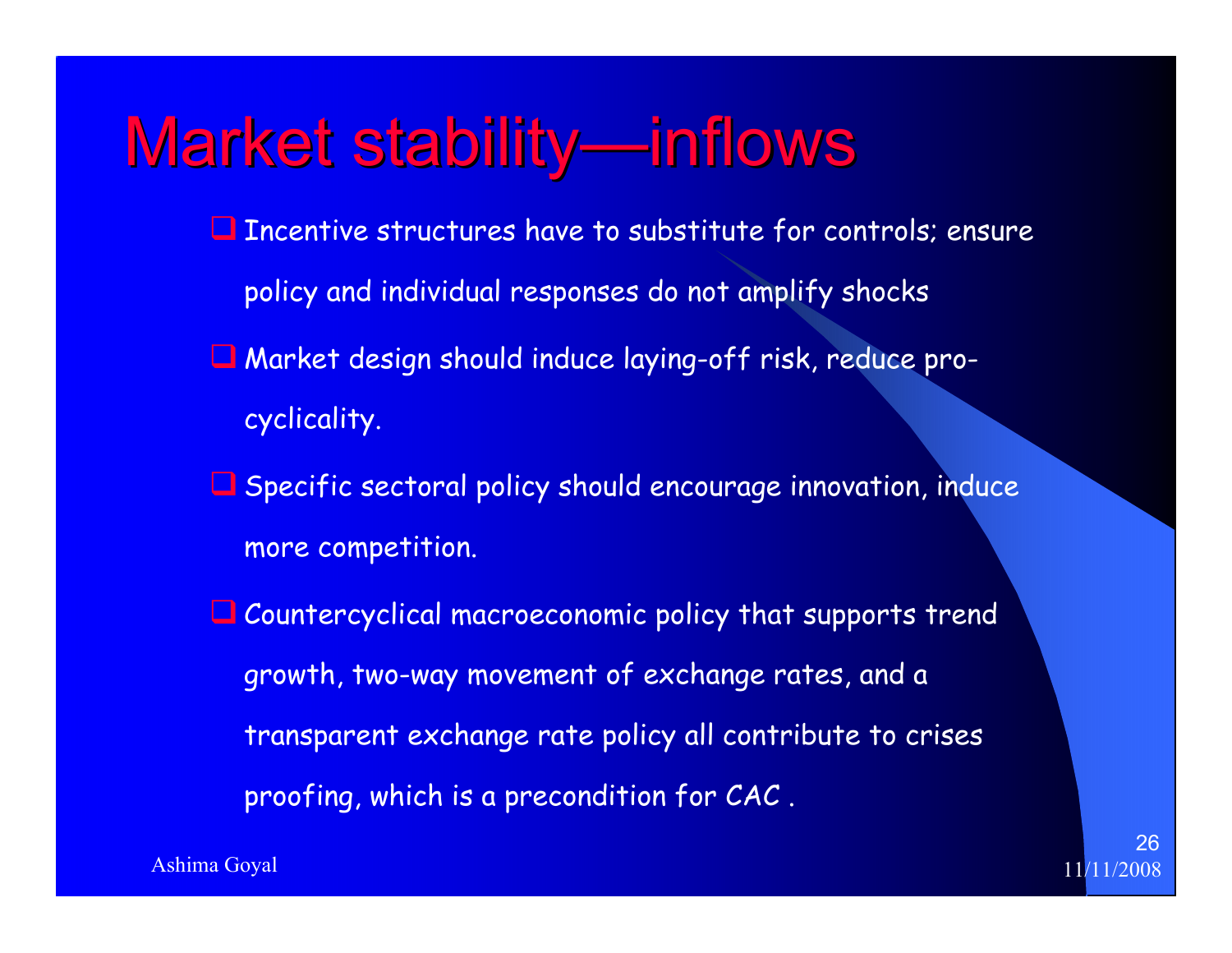### Inflation and exchange rates

#### $\Box$ Oil shocks: why were 2000s different from the 70s?

- O Labour productivity, substitution away from oil, more flexible markets, lack of concurrent adverse shocks, monetary policy
- O 2008 sharp spike (peak \$147 July 11); international food price rise 2007-08:45.3%
- $\Box$  So sharp policy response CRR, repo rate raised to 9% despite impeding slowdown
	- O Low per capita income democracy imply inflation sensitivity, esp. for food
	- O Prices rigid downwards so allow first round price increases
	- O Anchor inflationary expectations prevent second round wage-price cycle

#### $\Box$  In hindsight, as commodity cycle reversed sept.--supply shocks temporary, appreciation antidote underutilized

- O March07 USD 40 CPI March 6.7-9.5; June 5.7-7.8; Oct falling again, WPI 3%
- O March08 WPI 7%; May depreciation began, June WPI 12%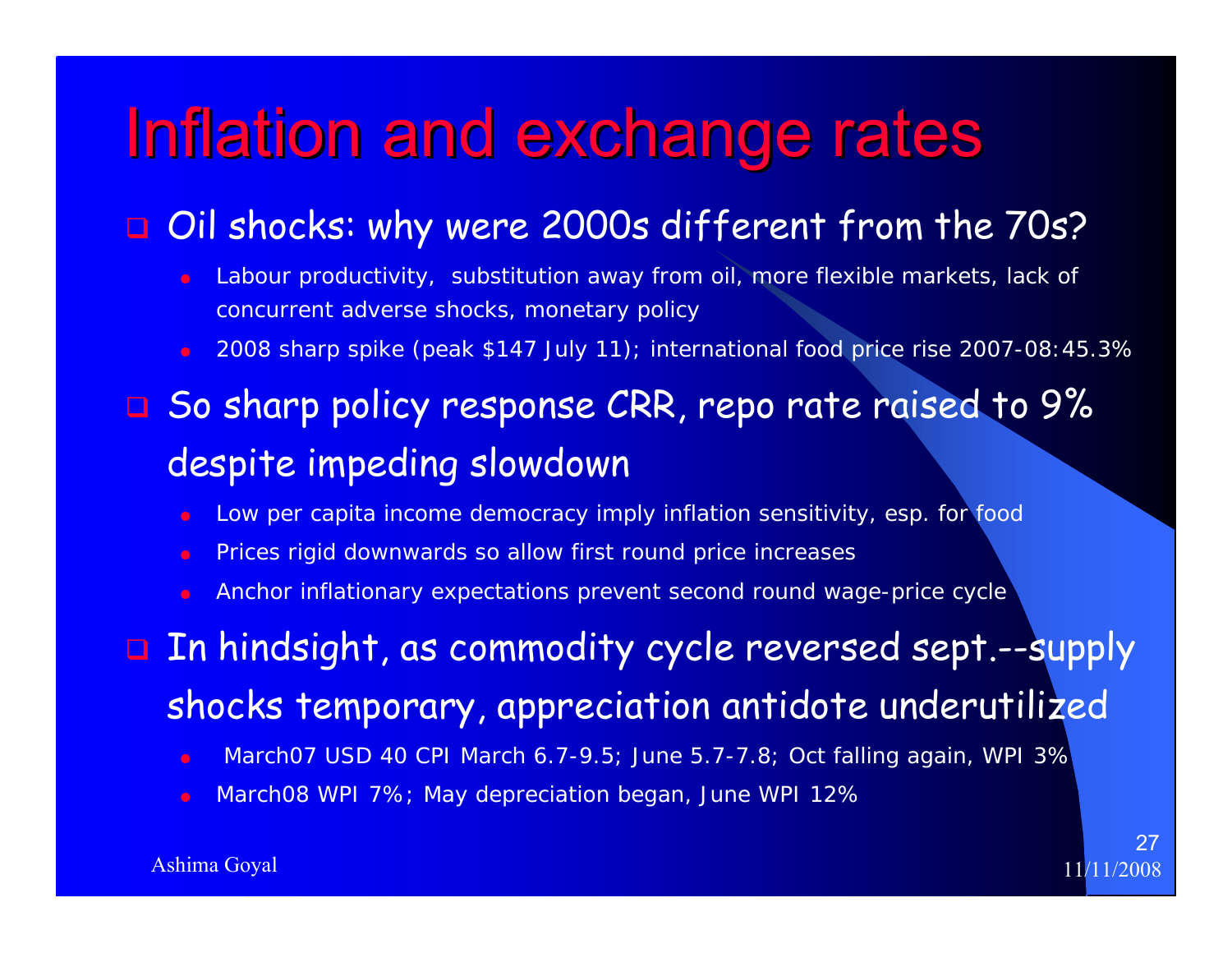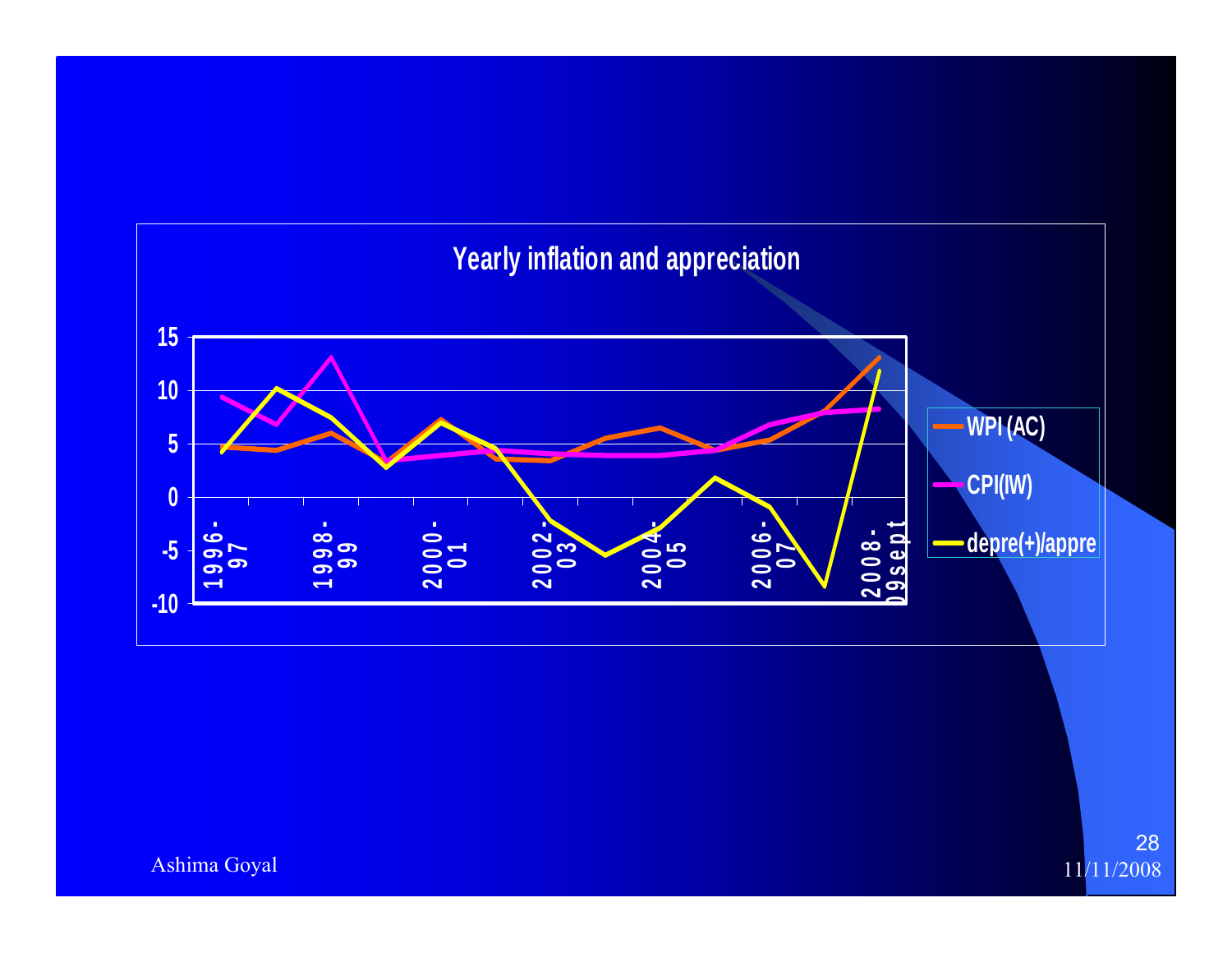

Ashima Goyal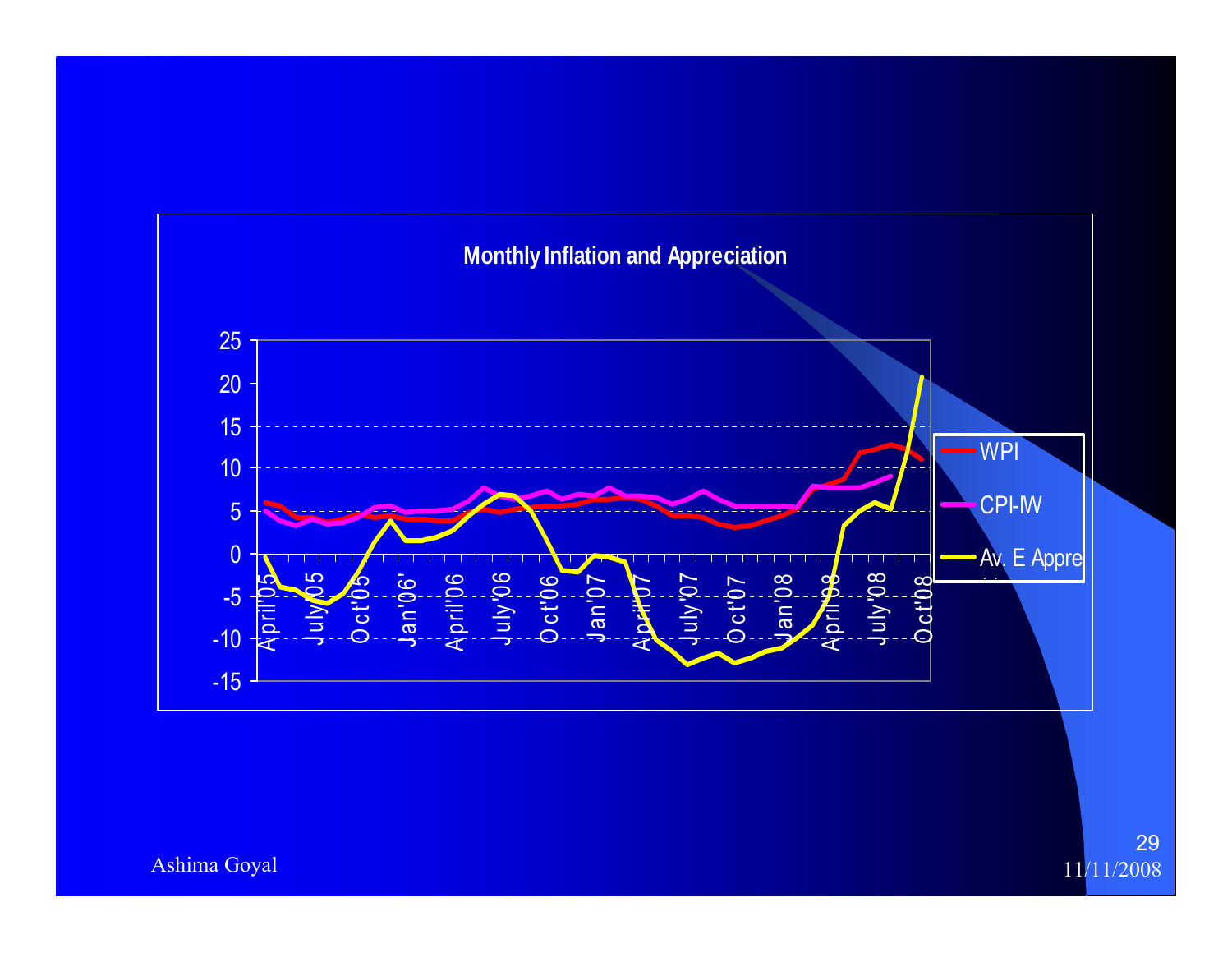### Inflation and interest rates

- Countercyclical interest rate policy
	- $\bullet$  **Inflation targeting?**
		- Not necessary since politics implies sharp response to inflation
		- But if inflation due to supply shocks, appreciating exchange rate and improving agricultural productivity more effective than raising interest rates

O **Responding to a slowdown, external demand shock?**

- Reversal of commodity prices to reduce inflation; mfg index falling since August, so no second round effect; base effect wear off in March09; unless cyclicals, admin prs, fall
- Ltd. depreciation and lower interest rates to boost demand
- O **Growth I led, infrastructure cycle, but firms sensitive to interest rate and consumer demand**

Domestic credit has to substitute for frozen intl. mkts.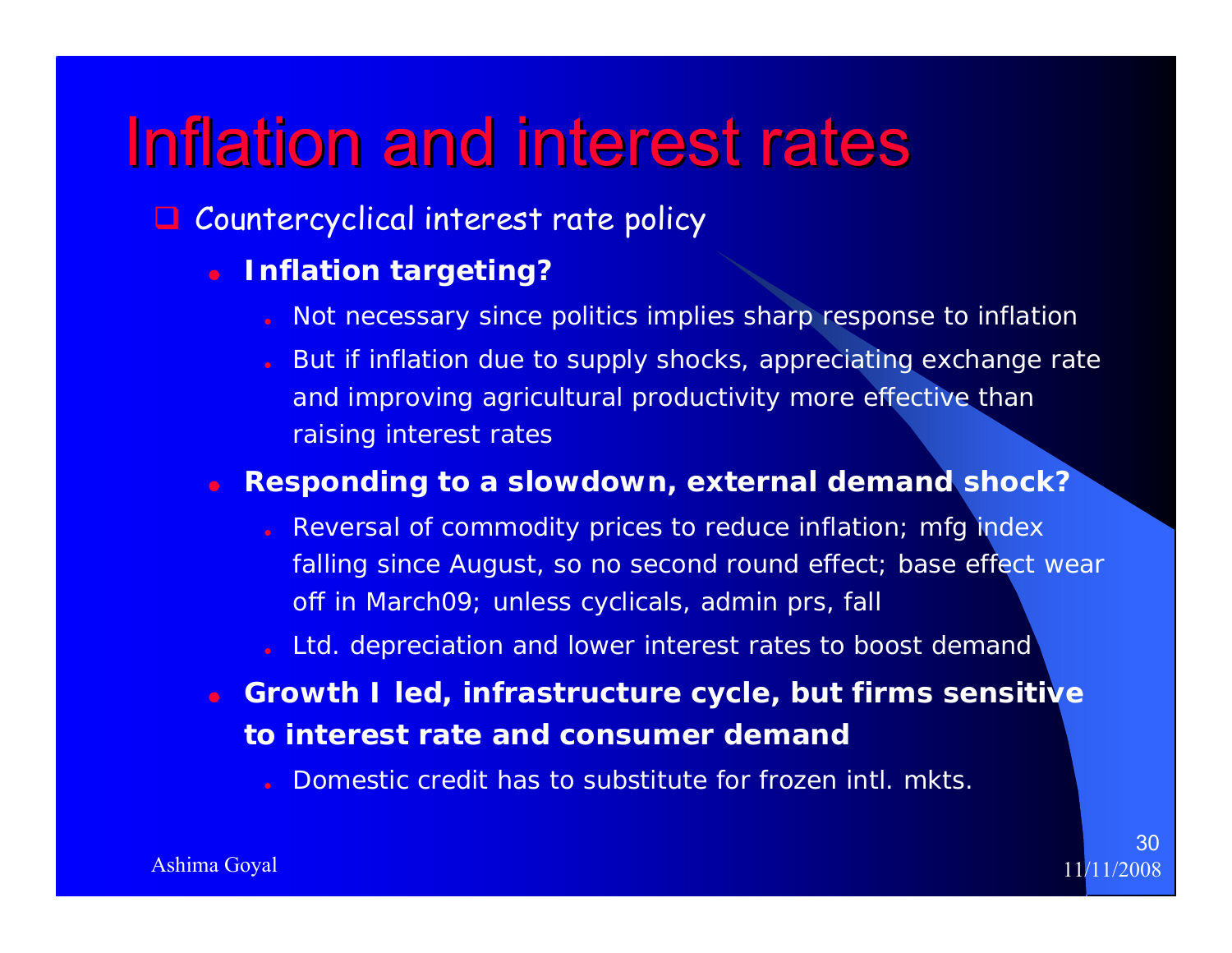### Asset Inflation, interest rates

- **Asset bubbles and monetary policy** 
	- $\bullet$  **Argument: EMEs narrow markets so low interest rates lead to asset price booms**
		- Counter: High interest rates make productive investment more unviable than speculation
	- O **Global liquidity, argument: Low global interest rates imply fund managers take risks, flood into EMEs**
		- Counter: But if EME interest rates kept higher than global arbitraging inflows; own firms borrow abroad, ECBs rise
	- **Countercyclical prudential regulation, deeper markets, and surprises to moderate asset price inflation; slow CAC**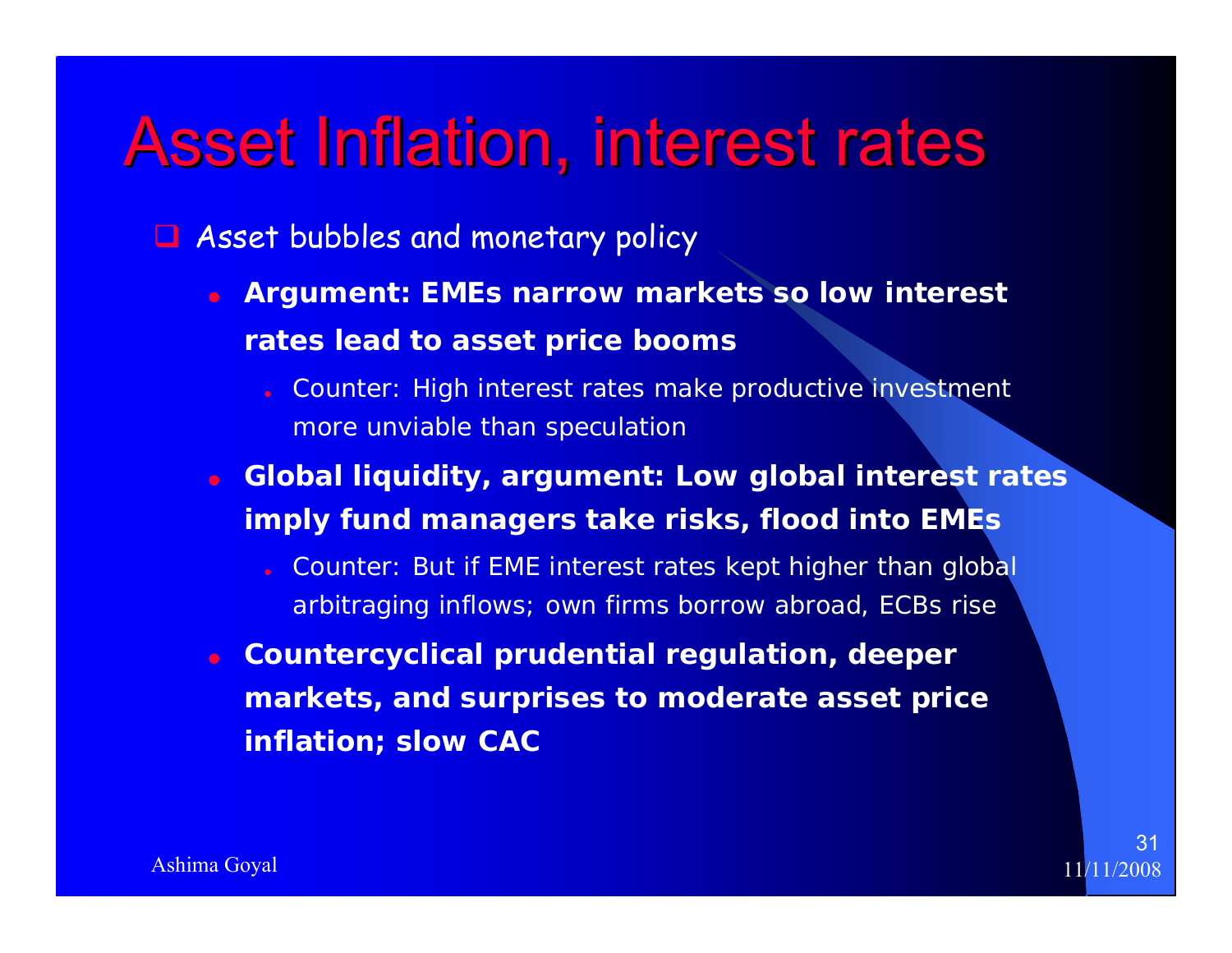### Interest rate arbitrage

#### **UIP** and inflows

- $\bullet$ **How the closed economy was opened**
- O **The effect of international interest rates**
- O **Partly as a result of Indian tightening and opening of the arbitrage gap**
	- Rapid rise in ECBs, NRI deposits, Reserves
- O **Sterilization measures**
	- MSS; CRR raised, uneven spikes in liquidity, smooth functioning of LAF corridor affected

32

- Cost 3% gap between Indian and US treasury bills
- O **2008 rise in risk premium, outflows due to US obligations**

 $\frac{\text{Ashima}~\text{Goyal}}{\text{Boul}}$  Dollar sales, liquidity squeeze, reverse sterilization measures  $\frac{1}{11/11/2008}$ Ashima Goyal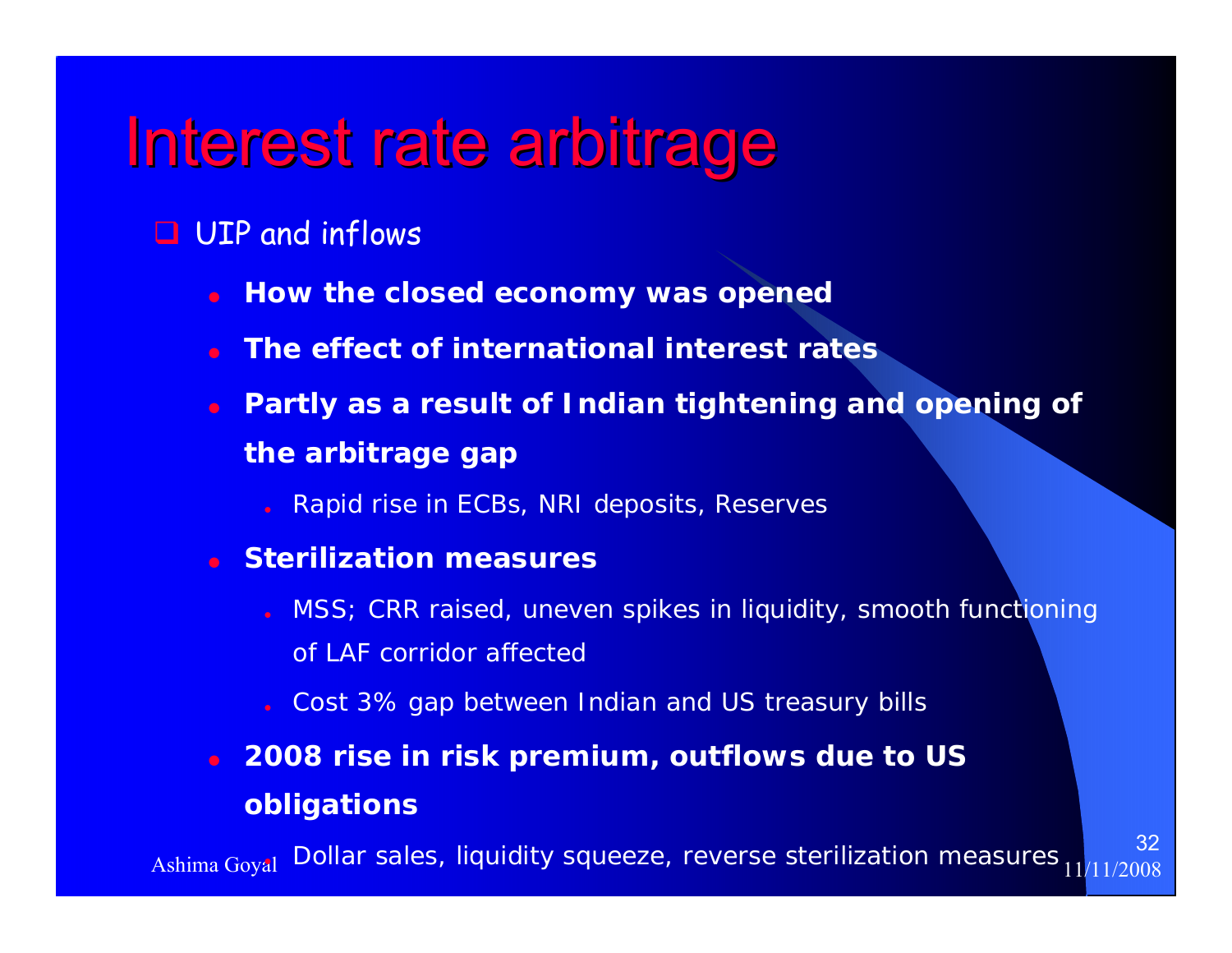## **Smoothing interest rates**

- **Q** Softening and narrowing gap with international rates will support catch-up growth process
	- O Falling rates also required for current domestic cycle
	- O World excess of savings imply low long-run interest rates
	- O FDI, sovereign funds will come to India if growth sustained
	- O Domestic savings also high
	- O But Indian long-run interest rates highest in the world
	- O Puzzle? Banks have to lower spreads
	- O Financial repression or regulatory indulgence?